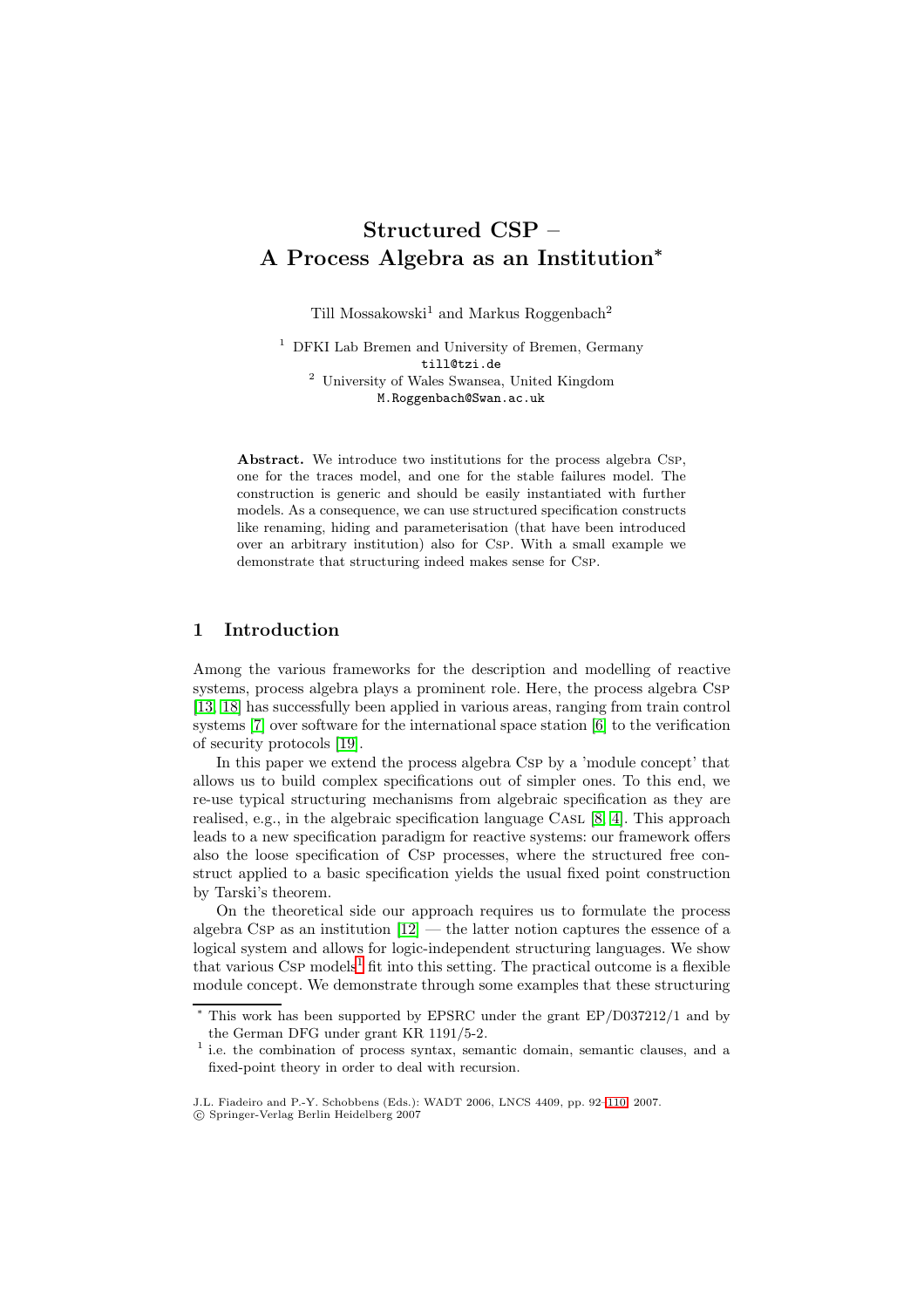mechanisms (e.g. extension, union, renaming, parametrisation) are suitable for Csp. Furthermore, formulating a process algebra as an institution links two hitherto unrelated worlds.

The paper is organised as follows: Sect. [2](#page-1-0) discusses what a Csp signature might be. Then we describe in a generic way how to build a Csp institution. It turns out that many properties can already be proven in the generic setting. Sections [4](#page-9-0) and [5](#page-10-0) instantiate the generic institution with the traces model and the stable failures model, resp. Having now institutions available, we discuss how to obtain the full range of structuring mechanisms in spite of the missing pushouts of our signature category. In Sect. [7](#page-13-0) we make structured specifications available to Csp and illustrate this with a classical example of process algebra. Sect. [8](#page-17-2) discusses some related work and concludes the paper.

# <span id="page-1-0"></span>**2 What Is an Appropriate Notion of a Signature Morphism?**

When analysing CSP specifications, it becomes clear that there are two types of symbols that change from specification to specification: communications and process names. Pairs consisting of an alphabet A of communication symbols and of process names  $N$  (together with some type information) will eventually be the objects of our category CspSig of CSP signatures, see Sect [3.1](#page-3-0) below. The notion of a signature morphism, however, is not as easy to determine. An institution captures how truth can be preserved under change of symbols. In this sense, we want to come up with a notion of a signature morphism that is as liberal as possible but still respects fundamental Csp properties. In this section we discuss why this requires to restrict alphabet translations to injective functions.

The process algebra Csp itself offers an operator that changes the commu-nications of a process P, namely functional renaming<sup>[2](#page-1-1)</sup> f[P]. Here,  $f : A \rightarrow ? A$ is a (partial) function such that  $dom(f)$  includes all communications occurring in P. The Csp literature, see e.g. [\[18\]](#page-18-1), classifies functional renaming as follows:  $(1)$  Functional renaming with an injective function f preserves all process properties. (2) Functional renaming with a non-injective function  $f$  is mainly used for process abstraction. Non-injective renaming can introduce unbounded nondeterminism[3](#page-1-2), and thus change fundamental process properties.

As a process algebra, Csp exhibits a number of fundamental algebraic laws. Among these the so-called step laws of Csp, take for example the following law  $\langle \Box\text{-step} \rangle$ ,

<span id="page-1-1"></span><sup>2</sup> Note that the so-called relational renaming, which is included in our Csp dialect, subsumes functional renaming.

<span id="page-1-2"></span><sup>&</sup>lt;sup>3</sup> Take for example  $f[?n : \mathbf{N} \to (-n) \to Skip] = 0 \to \Box$  {  $(-n) \to Skip$  |  $n \in \mathbf{N}$ }, where  $f(z) = 0$ , if  $z > 0$ , and  $f(z) = z$ , if  $z < 0$ . As functional renaming can be expressed in terms of relational renaming, the process on the left-hand side is part of our Csp dialect. The process on the right-hand side, however, does not belong to our Csp dialect, as we restrict the internal choice operator to be binary only.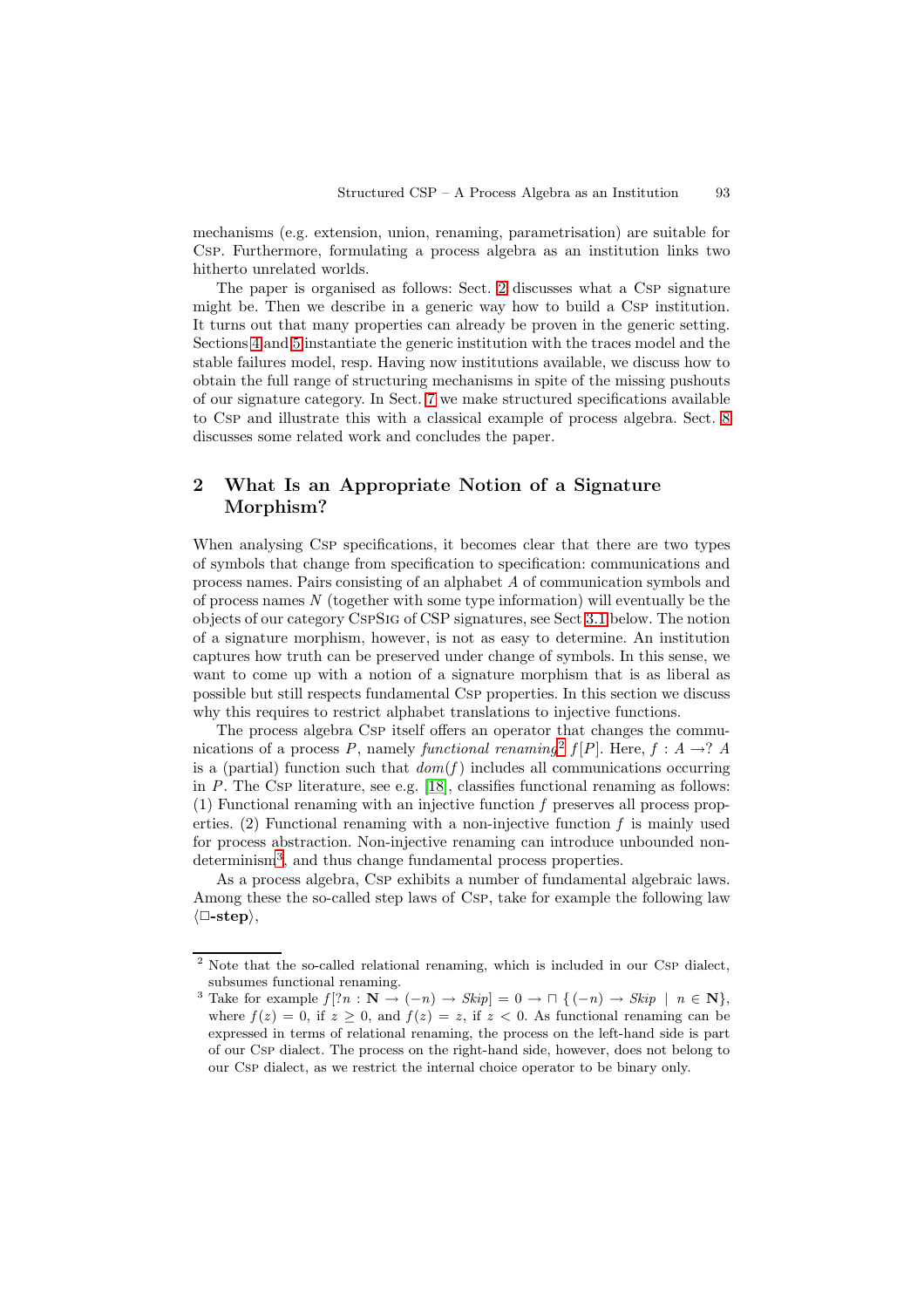$$
(?x : A \to P) \square (?y : B \to Q)
$$
  
= ?x : A \cup B \to if x \in A \cap B then (P \sqcap Q) else (if x \in A then P else Q)

are of a special significance: The step laws do not only hold in all the main Csp models, including the traces model  $\mathcal{T}$ , the failures/divergences model  $\mathcal{N}$ , and the stable-failures model  $\mathcal F$ . They are also essential for the definition of complete axiomatic semantics for Csp, see [\[18,](#page-18-1) [14\]](#page-18-7). The Csp step laws show that e.g. the behaviour of external choice  $\Box$ , alphabetised parallel  $||X||$  and hiding  $\setminus$ crucially depends on the equality relation in the alphabet of communications. We demonstrate this here for the external choice operator  $\Box$ :

- $-$  Assume  $a \neq b$ . Then
	- $(?x : \{a\} \to P) \square (?y : \{b\} \to Q)$  $=$  ?x : {a, b}  $\rightarrow$  if  $x \in \{a\} \cap \{b\}$  then  $(P \sqcap Q)$  else (if  $x \in \{a\}$  then P else Q)  $=$  ?x : {a, b}  $\rightarrow$  if  $x \in \{a\}$  then P else Q
- $-$  Mapping a and b with a non-injective function f to the same element c has the effect:

$$
f[(?x: {a} \rightarrow P) \square (?y: {b} \rightarrow Q)]
$$
  
= ((?x: {c} \rightarrow f[P]) \square (?y: {c} \rightarrow f[Q]))  
= ?x: {c} \rightarrow if x \in {c} \cap {c} then (f[P] \sqcap f[Q]) else  
(if x \in {c} then f[P] else f[Q])  
= ?x: {c} \rightarrow (f[P] \sqcap f[Q])

I.e. before the translation, the environment controls which one of the two processes  $P$  and  $Q$  is executed - after the translation this control has been lost: The process makes an internal choice between  $f[P]$  and  $f[Q]$ . Similar examples can be extracted from the step laws for external choice  $\Box$ , alphabetised parallel  $||X||$ and hiding  $\mathcal{L}$ .

Summarised: Non-injective renaming can fundamentally change the behaviour of processes.One reasonfor this is that alphabets ofcommunications play two roles in Csp: They are constituents of both (i) the process syntax and (ii) the semantic domain. This causes problems with non-injective functions as signature morphisms: syntax is translated covariantly while semantics is translated contravariantly.

## **3 The CSP Institution – General Layout**

Institutions have been introduced by Goguen and Burstall [\[12\]](#page-18-6) to capture the notion of logical system and abstract away from the details of signatures, sentences, models and satisfaction. We briefly recall the notion here.

Let  $\mathcal{CAT}$  be the category of categories and functors.<sup>[4](#page-2-0)</sup>

<span id="page-2-0"></span>Strictly speaking,  $CAT$  is not a category but only a so-called quasi-category, which is a category that lives in a higher set-theoretic universe.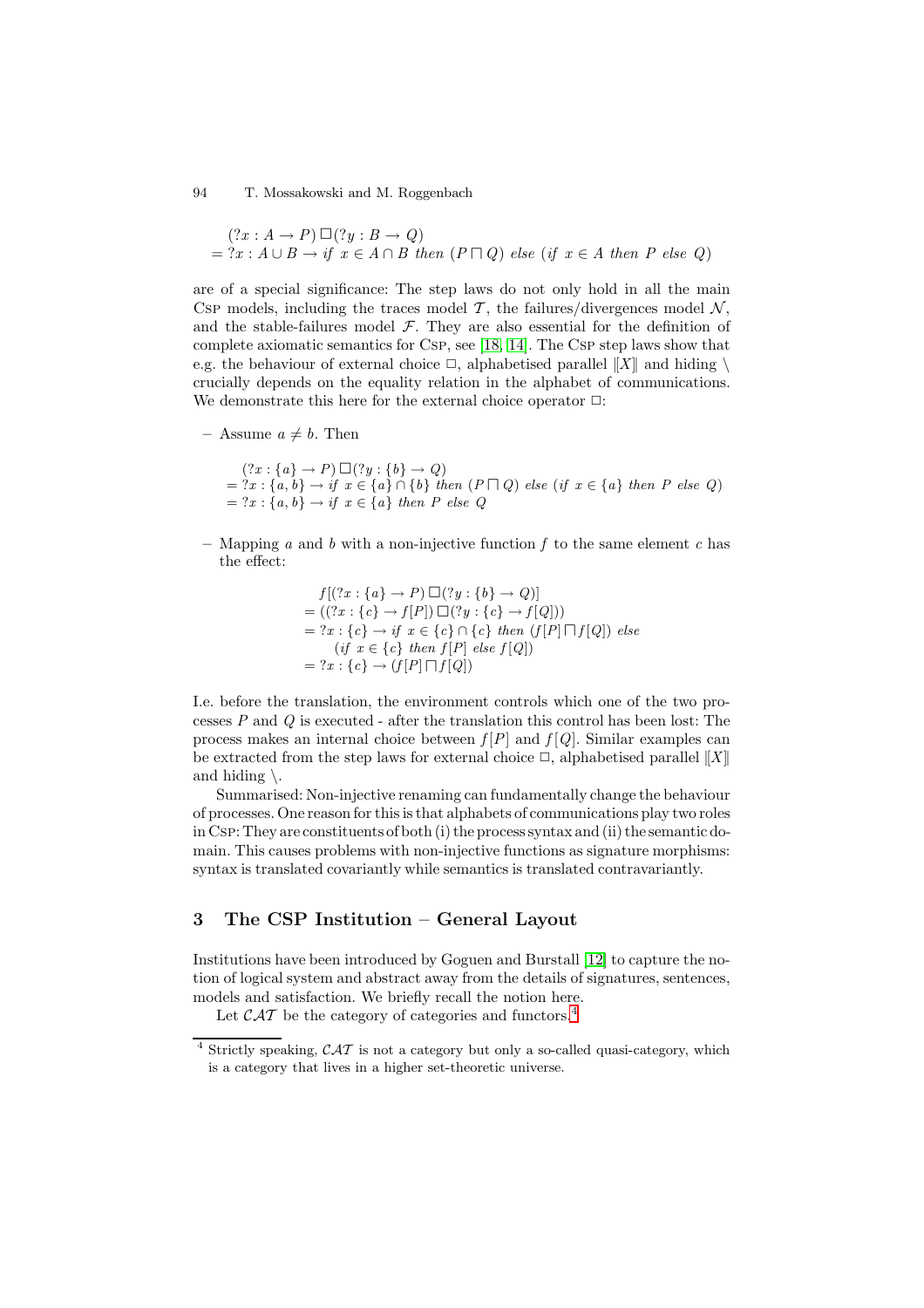**Definition 1.** An institution  $I = (\textbf{Sign}, \textbf{Sen}, \textbf{Mod}, \models)$  consists of

- **–** a category **Sign** of signatures,
- $− a function$  **Sen**: **Sign**  $→$  **Set** giving, for each signature  $Σ$ , the set of sentences **Sen**( $\Sigma$ ), and for each signature morphism  $\sigma: \Sigma \longrightarrow \Sigma'$ , the sentence translation map  $\textbf{Sen}(\sigma)$ :  $\textbf{Sen}(\Sigma) \longrightarrow \textbf{Sen}(\Sigma')$ , where often  $\textbf{Sen}(\sigma)(\varphi)$  is written as  $\sigma(\varphi)$ ,
- $-$  a functor **Mod**: **Sign**<sup>op</sup> → CAT giving, for each signature  $\Sigma$ , the category of models  $\text{Mod}(\Sigma)$ , and for each signature morphism  $\sigma: \Sigma \longrightarrow \Sigma'$ , the reduct functor  $\mathbf{Mod}(\sigma)$ :  $\mathbf{Mod}(\Sigma') \longrightarrow \mathbf{Mod}(\Sigma)$ , where often  $\mathbf{Mod}(\sigma)(M')$ is written as  $M' |_{\sigma}$ ,
- **–** a satisfaction relation |=<sup>Σ</sup> ⊆| **Mod**(Σ) | ×**Sen**(Σ) for each Σ ∈| **Sign** |,

such that for each  $\sigma: \Sigma \longrightarrow \Sigma'$  in **Sign** the following satisfaction condition holds:

$$
M' \models_{\Sigma'} \sigma(\varphi) \Leftrightarrow M' \mid_{\sigma} \models_{\Sigma} \varphi
$$

for each  $M' \in |\mathbf{Mod}(\Sigma')|$  and  $\varphi \in \mathbf{Sen}(\Sigma)$ .

We first discuss the general layout of the Csp institution independently of a concrete Csp model.

### <span id="page-3-0"></span>**3.1 The Category** CspSig **of CSP Signatures**

An *object* in the category CSPSIG is a pair  $(A, N)$  where

- **–** A is an alphabet of communications and
- $N = (\bar{N}, sort, param)$  collects information on process names;  $\bar{N}$  is a set of process names, where each  $n \in \overline{N}$  has
	- a parameter type  $param(n) = \langle X_1, \ldots, X_k \rangle$ ,  $X_i \subseteq A$  for  $1 \leq i \leq k$ ,  $k \geq 0$ . A process name without parameters has the empty sequence  $\langle \rangle$ as its parameter type.
	- a type  $sort(n) = X \subseteq A$ , which collects all communications in which the process n can possibly engage in.

By abuse of notation, we will write  $n \in N$  instead of  $n \in \overline{N}$  and  $(a_1, \ldots, a_k) \in$  $param(n)$  instead of  $(a_1, \ldots, a_k) \in X_1 \times \ldots \times X_k$ , where  $param(n) = \langle X_1, \ldots, X_k \rangle$ .

A morphism  $\sigma = (\alpha, \nu) : (A, N) \to (A', N')$  in the category CSPSIG consists of two maps

- $-\alpha: A \to A'$ , an injective translation of communications, and
- $-\nu : N \to N'$ , a translation of process names, which has the following two properties:
	- $param'(\nu(n)) = \alpha(param(n))$ : preservation of parameter types, where α(param(n)) denotes the extension of α to sequences of sets.
	- sort<sup>'</sup>( $\nu(n)$ )  $\subseteq \alpha(\text{sort}(n))$ : non-expansion of types, i.e. the translated process  $\nu(n)$  is restricted to those events which are obtained by translation of its type  $sort(n)$ .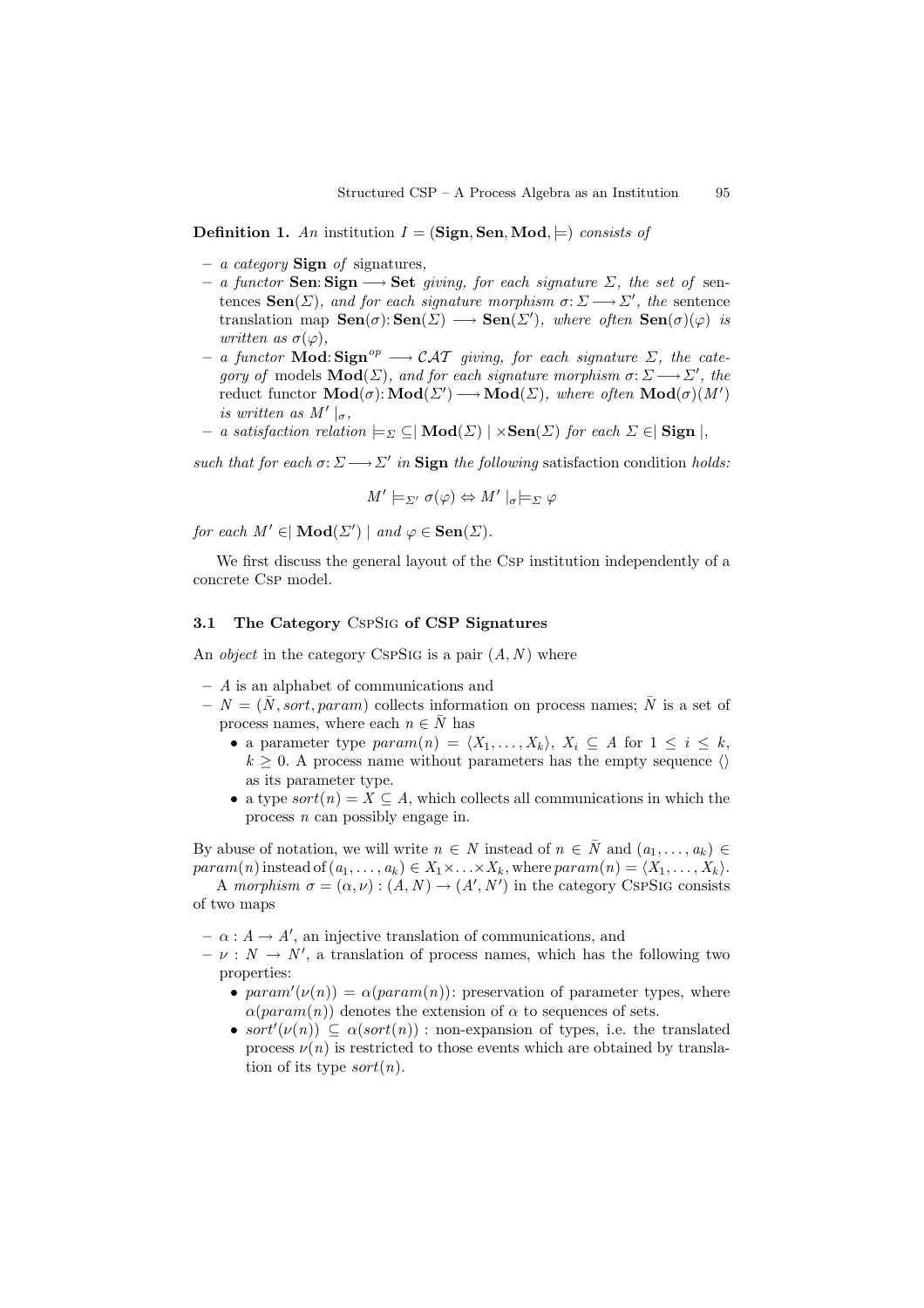The non-expansion of types principle is crucial for ensuring the satisfaction condition of the CSP institution below. It ensures that the semantics of a process is frozen when translated to a larger context, i.e. even when moving to a larger alphabet, up to renaming, models for "old" names may only use "old" alphabet letters. This corresponds to a black-box view on processes that are imported from other specification modules.

As usual, the *composition of morphisms*  $\sigma = (\alpha, \nu) : (A, N) \rightarrow (A', N')$  and  $\sigma' = (\alpha', \nu') : (A', N') \to (A'', N'')$  is defined as  $\sigma' \circ \sigma := (\alpha' \circ \alpha, \nu' \circ \nu)$ .

## **3.2 Sentences**

| Given                                                                                                                                               | $A:$ alphabet of communications                                                                         |                                         |  |  |  |
|-----------------------------------------------------------------------------------------------------------------------------------------------------|---------------------------------------------------------------------------------------------------------|-----------------------------------------|--|--|--|
|                                                                                                                                                     | $N:$ set of process names                                                                               |                                         |  |  |  |
|                                                                                                                                                     | $Z$ : variable system over $A$                                                                          |                                         |  |  |  |
|                                                                                                                                                     | $\mathcal{L}(A, N, Z)$ : logic                                                                          |                                         |  |  |  |
| we define                                                                                                                                           |                                                                                                         |                                         |  |  |  |
|                                                                                                                                                     | $P, Q ::= n(z_1, \ldots, z_k)$                                                                          | %% (possibly parametrised) process name |  |  |  |
|                                                                                                                                                     |                                                                                                         | %% successfully terminating process     |  |  |  |
|                                                                                                                                                     |                                                                                                         | %% deadlock process                     |  |  |  |
|                                                                                                                                                     | $\begin{array}{c}\n\therefore up \\ \mid & Stop \\ \mid & a \rightarrow P \\ \mid & y = 1\n\end{array}$ | %% action prefix with a communication   |  |  |  |
|                                                                                                                                                     | $ y \rightarrow P$                                                                                      | %% action prefix with a variable        |  |  |  |
|                                                                                                                                                     | $ ?x:X\rightarrow P$                                                                                    | %% prefix choice                        |  |  |  |
|                                                                                                                                                     | $\mid P \square Q$                                                                                      | $%$ external choice                     |  |  |  |
|                                                                                                                                                     | $P \sqcap Q$                                                                                            | %% internal choice                      |  |  |  |
|                                                                                                                                                     | $\int$ if $\varphi$ then P else Q %% conditional                                                        |                                         |  |  |  |
|                                                                                                                                                     | $\mid P[[X]]Q$                                                                                          | %% generalized parallel                 |  |  |  |
|                                                                                                                                                     | $\mid P \setminus X$                                                                                    | %% hiding                               |  |  |  |
|                                                                                                                                                     | P  r                                                                                                    | %% relational renaming                  |  |  |  |
|                                                                                                                                                     | P S Q                                                                                                   | %% sequential composition               |  |  |  |
| where                                                                                                                                               |                                                                                                         |                                         |  |  |  |
| $n \in N$ , param $(n) = \langle X_1, \ldots, X_k \rangle$ for some $k \in \mathbb{N}$ , and $z_i \in (\bigcup_{Y \subseteq X_i} Z_Y) \cup X_i$ for |                                                                                                         |                                         |  |  |  |
| $1 \leq i \leq k$ ; $a \in A$ ; $y \in Z$ ; $x \in Z$ ; $X \subseteq A$ ; $\varphi \in \mathcal{L}(A, N, Z)$ is a formula; and                      |                                                                                                         |                                         |  |  |  |
| $r \subseteq A \times A$                                                                                                                            |                                                                                                         |                                         |  |  |  |

#### <span id="page-4-0"></span>**Fig. 1.** Csp syntax

Relative to an alphabet of communications A we define a variable system  $Z = (Z_X)_{X \in \mathcal{P}(A)}$  to be a pairwise disjoint family of variables, where subsets  $X \subseteq A$  of the alphabet A are the indices.

The standard Csp literature does not reflect what kind of logic  $\mathcal{L}(A, N, Z)$ is plugged into the language. A logic that is quite simple but covers those formulae usually occurring in process examples is given in Fig. [2.](#page-5-0) We record some properties of formulae: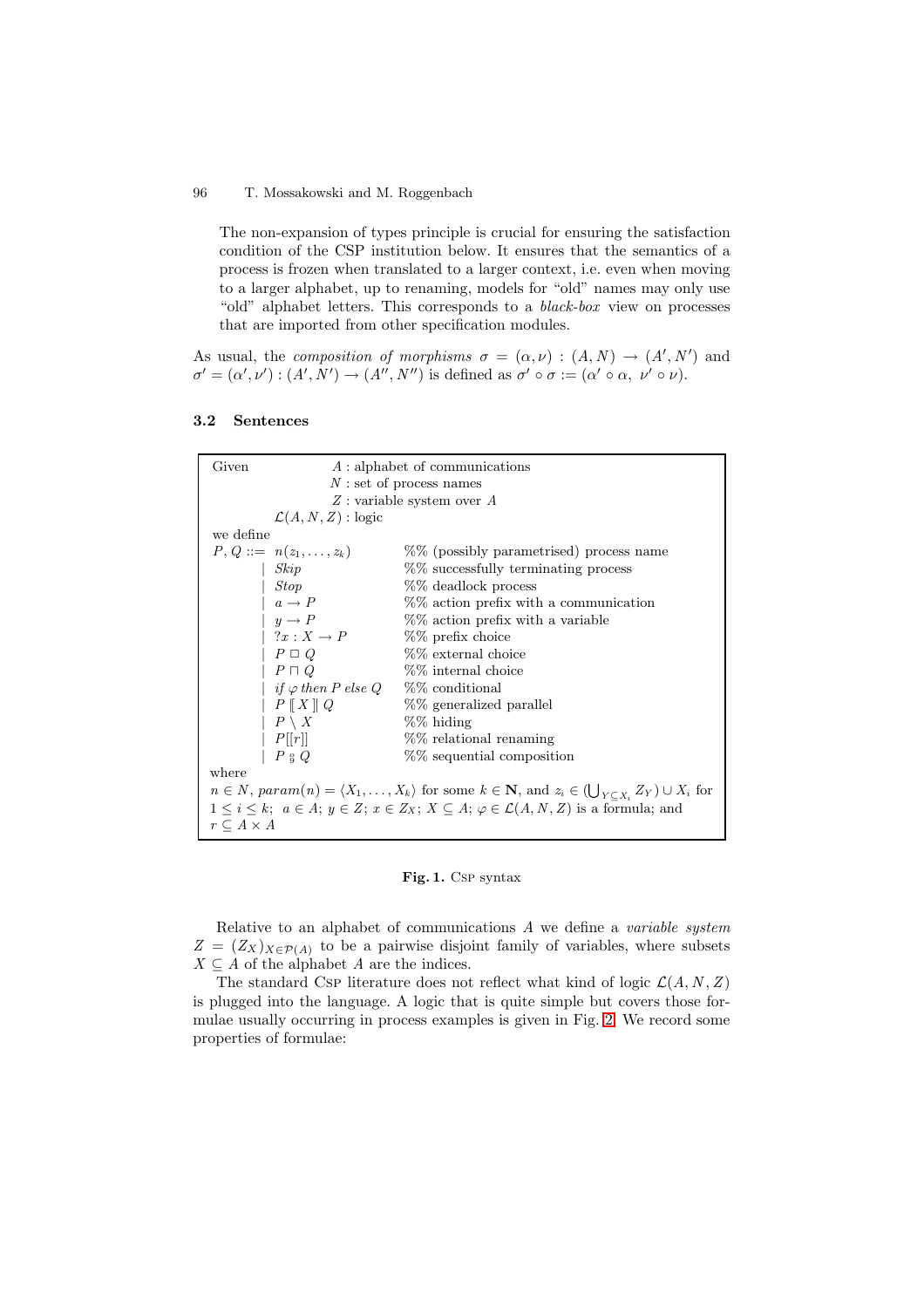**L1** There is a substitution operator  $\left[\frac{b}{y}\right]$  defined in an obvious way on formulae. Substitution has the following property: If  $\varphi \in \mathcal{L}(A, N, Z), y : Y \in Z$ , and  $b \in Y$ , for some  $Y \subseteq A$ , then  $\varphi[b/y] \in \mathcal{L}(A, N, Z \setminus \{y : Y\}).$ 

Csp terms, see Fig. [1](#page-4-0) for the underlying grammar, are formed relatively to a signature  $(A, N)$ , a variable system Z over A, and a logic  $\mathcal{L}(A, N, Z)$ . Additional Csp operators can be encoded as syntactic sugar, including the synchronous parallel operator P  $\parallel Q := P \parallel A \parallel Q$  and the interleaving operator P  $\parallel Q :=$  $P \parallel \emptyset \parallel Q$ .

For the purpose of turning Csp into an institution, the use of variables needs to be made more precise. Given a system of global variables G and a system of local variables L, which are disjoint, we define the system of all variables  $Z := G \cup L$ . We define the set of process terms  $T_{(A,N)}(G, L)$  over a signature  $(A, N)$  to be the least set satisfying the following rules:

- $− n(z_1,..., z_k) ∈ T_{(A,N)}(G, L)$  if  $n ∈ N$ , param $(n) = \langle X_1,..., X_k \rangle$  for some  $k \in \mathbf{N}$ , and  $z_i \in (\bigcup_{Y \subseteq X_i} Z_Y) \cup X_i$  for  $1 \leq i \leq k$ ;
- $-$  Skip, Stop  $\in T_{(A,N)}(\overline{G},L).$
- $a \rightarrow P \in T_{(A,N)}(G, L)$  if  $a \in A$  and  $P \in T_{(A,N)}(G, L)$
- $x \to P \in T_{(A,N)}(G, L)$  if  $x \in G \cup L$  and  $P \in T_{(A,N)}(G, L)$
- $-$  ?x : *X* → *P* ∈  $T_{(A,N)}(G, L)$  if *P* ∈  $T_{(A,N)}(G, L \cup \{x : X\}).$
- $P ⊔ Q$ ,  $P ⊓ Q ∈ T_{(A,N)}(G, L)$  if  $P, Q ∈ T_{(A,N)}(G, L)$ .
- **–** if  $\varphi$  then P else  $Q \in T_{(A,N)}(G, L)$  if P,  $Q \in T_{(A,N)}(G, L)$  and  $\varphi \in \mathcal{L}(A, N, Z)$ .
- $P [[X]] Q ∈ T_{(A,N)}(G, L)$  if  $P, Q ∈ T_{(A,N)}(G, L)$  and  $X ⊆ A$ .
- $P \setminus X \in T_{(A,N)}(G, L)$ , if  $P \in T_{(A,N)}(G, L)$  and  $X \subseteq A$ .
- $P[[r]] \in T_{(A,N)}(G, L)$  if  $P \in T_{(A,N)}(G, L)$  and  $r \subseteq A \times A$ .
- $P_{9}^{\circ} Q \in T_{(A,N)}(G, L)$  if  $P \in T_{(A,N)}(G, L)$  and  $Q \in T_{(A,N)}(G, ∅).$

The set of global variables remains constant in all rules; local variables are effected in the rules for prefix choice and sequential composition: prefix choice adds a new local variable; sequential composition deletes all local variables.

The Csp semantics deals with variables using substitution on the syntax level. Here,  $P[b/y]$  denotes the process P in which every free occurrence of the variable

> Formulae in  $\mathcal{L}(A, N, Z)$ :  $t_1 = t_2 \quad t_1, t_2 \text{ terms over } (N, A) \text{ and } Z$  $t \in X$  t a term over  $(N, A)$  and  $Z; X \subseteq A$ Terms over  $(N, A)$  and Z: a  $a \in A$  (alphabet symbol)  $x \in Z$  (variable)

<span id="page-5-0"></span>**Fig. 2.** A simple logic for formulae occurring in CSP processes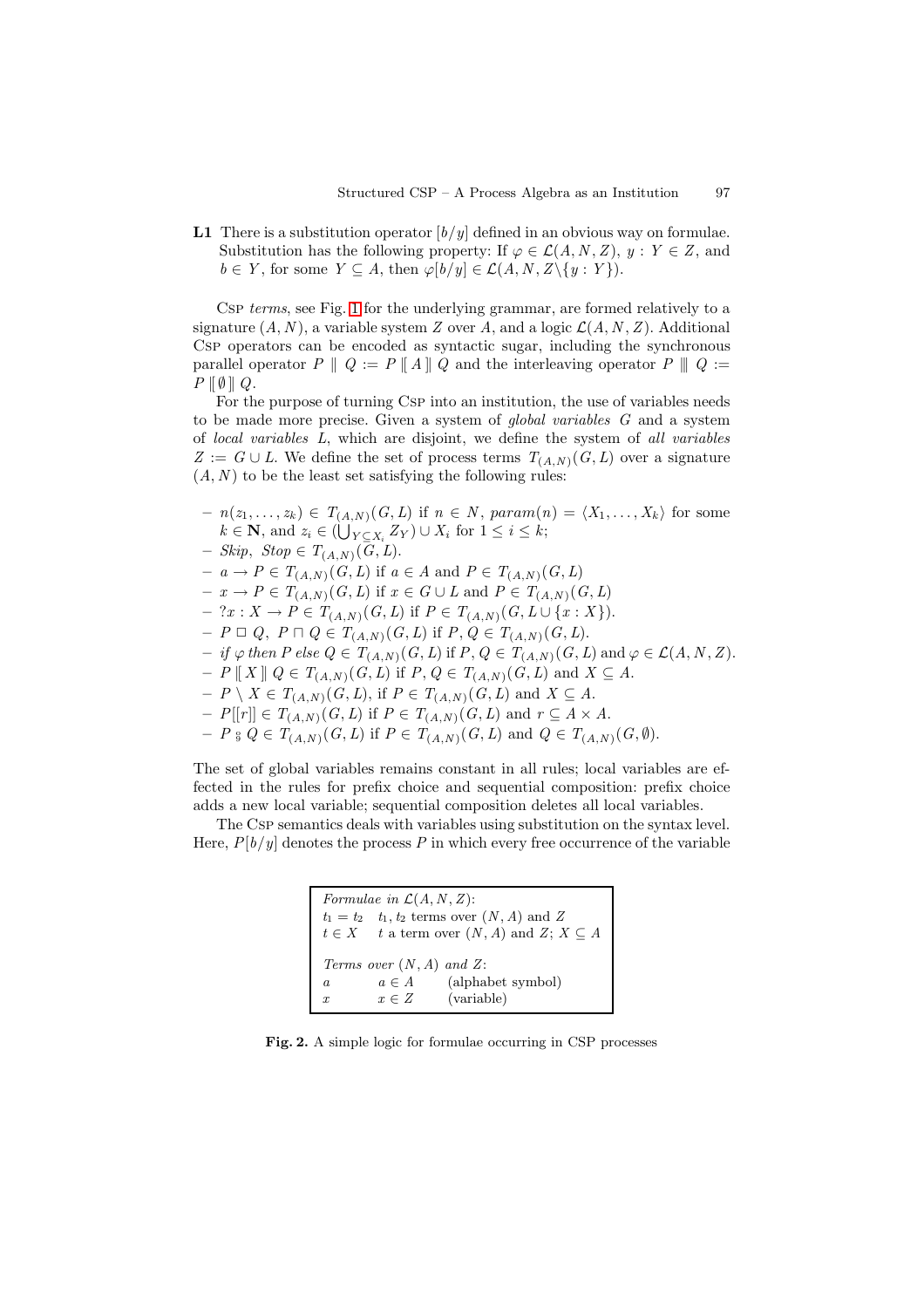| $n(z_1,\ldots,z_k) a/y $           | $= n(y_1, \ldots, y_k)$ with $y_i = \begin{cases} a & \text{if } z_i = y \\ z_i & \text{otherwise.} \end{cases}$ |
|------------------------------------|------------------------------------------------------------------------------------------------------------------|
| skip b/y                           | $=$ Skip                                                                                                         |
| Stop b/y                           | $= Stop$                                                                                                         |
| $(a \rightarrow P)[b/y]$           | $= a \rightarrow P[b/y]$                                                                                         |
| $(x \rightarrow P)[b/y]$           | $= \begin{cases} b \rightarrow P[b/y] ; & x = y \\ x \rightarrow P[b/y] ; & x \neq y \end{cases}$                |
| $(?x:X\rightarrow P)[b/y]$         | $= \begin{cases} ?x : X \to P & ; x = y \\ ?x : X \to P[b/y] ; x \neq y \end{cases}$                             |
| $(P \square Q)[b/y]$               | $= P[b/y] \sqcup Q[b/y]$                                                                                         |
| $(P\sqcap Q)[b/y]$                 | $= P[b/y] \sqcap Q[b/y]$                                                                                         |
|                                    | $(if \varphi \, then \, P \, else \, Q) b/y  = if \varphi[b/y] \, then \, P[b/y] \, else \, Q[b/y]$              |
| $(P \parallel X \parallel Q)[b/y]$ | $= P[b/y]$ $\parallel X \parallel Q[b/y]$                                                                        |
| $(P \setminus X)[b/y]$             | $= P[b/y] \setminus X$                                                                                           |
| (P[ r ]) b/y                       | $= (P[b/y])[[r]]$                                                                                                |
| $(P \circ Q)[b/y]$                 | $= P[b/y]$ a $Q[b/y]$                                                                                            |

<span id="page-6-0"></span>**Fig. 3.** Substitution

y : Y is replaced by a communication  $b \in Y$ . Fig. [3](#page-6-0) gives the formal definition<sup>[5](#page-6-1)</sup>. We write  $P[a_1/x_1, a_2/x_2,..., a_n/x_n]$  for  $(...((P[a_1/x_1])[a_2/x_2])...) [a_n/x_n]$ . A process definition over a signature  $(A, N)$  is an equation

$$
p(x_1,\ldots,x_k)=P
$$

where  $p \in N$ , the  $x_i$  are variables with  $x_i : X_i$ , where  $X_i$  is the *i-th* component of  $param(p)$ , and P is a term. A process definition is a *sentence* if  $P \in T_{(sort(p), N)}(\{x_1 : X_1, \ldots, x_k : X_k\}, \emptyset).$ 

## **3.3 Translation Along a Signature Morphism**

Let  $\sigma = (\alpha, \nu) : (A, N) \to (A', N')$  be a signature morphism. Given a variable system  $Z = (Z_X)_{X \in \mathcal{P}(A)}$  over  $(A, N)$  we obtain a variable system  $\sigma(Z)$  over  $(A', N')$  by  $\sigma(Z)_{X'} := \bigcup_{\alpha(X)=X'} Z_X$ . For an individual variable  $x : X$  this translation yields  $\sigma(x : X) = \alpha(x : X) = x : \alpha(X)$ . For the translation of formulae we require:

- **L2** L has a formula translation of the type  $\sigma : \mathcal{L}(A, N, Z) \to \mathcal{L}(A', N', \sigma(Z))$ with the following property: given a formula  $\varphi \in \mathcal{L}(A, N, Z)$ , then  $\sigma(\varphi) \in$  $\mathcal{L}(\alpha(A),N',\sigma(Z)).$
- **L3** Formula translation composes, i.e., for all signature morphisms  $\sigma = (\alpha, \nu)$ :  $(A, N) \rightarrow (A', N'), \sigma' = (\alpha', \nu'): (A', N') \rightarrow (A'', N''), \text{ and } \varphi \in \mathcal{L}(A, N, Z)$ holds:  $(\sigma' \circ \sigma)(\varphi) = \sigma'(\sigma(\varphi)).$

<span id="page-6-1"></span><sup>5</sup> The rule for prefix choice deals with free and bound variables. In the case of sequential composition only a substitution with a global variable can have an effect on the process Q.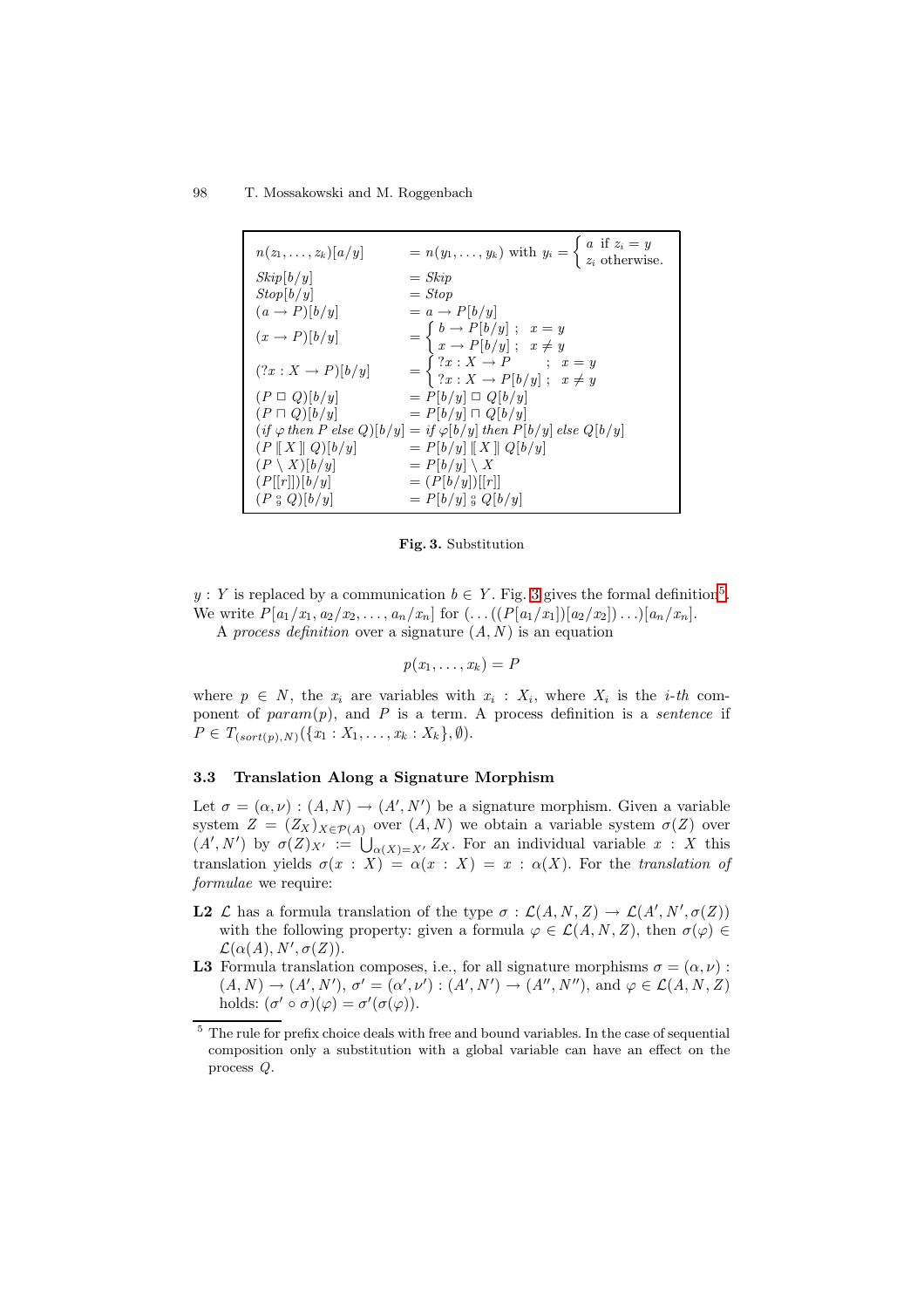Properties **L2** and **L3** are indeed satisfied by our simple logic given in Fig. [2.](#page-5-0)

Fig. [4](#page-7-0) gives the rules for term translation. Translation of process definitions is defined as

$$
\sigma(p(x_1,\ldots,x_k)=P):=\sigma(p(x_1,\ldots,x_k))=\sigma(P).
$$

The translation of process definitions composes.

|                                                                   | $\sigma(n(z_1,\ldots,z_k)) := \nu(n)(\alpha(z_1),\ldots,\alpha(z_k)) \sigma(P \sqcap Q)$ |                                       | $:= \sigma(P) \sqcap \sigma(Q)$                                                       |  |  |
|-------------------------------------------------------------------|------------------------------------------------------------------------------------------|---------------------------------------|---------------------------------------------------------------------------------------|--|--|
| $\sigma(Stop)$                                                    | $:= Stop$                                                                                |                                       | $\sigma(i f \varphi) then P \, else Q) := if \, \sigma(\varphi) \, then \, \sigma(P)$ |  |  |
| $\sigma(Skip)$                                                    | $:=$ Skip                                                                                |                                       | $else \sigma(Q)$                                                                      |  |  |
| $\sigma(a \rightarrow P)$                                         | $:= \alpha(a) \rightarrow \sigma(P)$                                                     | $\sigma(P \llbracket X \rrbracket Q)$ | $:= \sigma(P) \llbracket \alpha(X) \rrbracket \sigma(Q)$                              |  |  |
| $\sigma(x \rightarrow P)$                                         | $:= x \rightarrow \sigma(P)$                                                             | $\sigma(P\setminus X)$                | $:= \sigma(P) \setminus \alpha(X)$                                                    |  |  |
|                                                                   | $\sigma(?x:X\to P) := ?x:\alpha(X)\to \sigma(P)$                                         | $\sigma(P[[r]])$                      | $:= \sigma(P)[[\alpha(r)]]$                                                           |  |  |
| $\sigma(P \sqcup Q)$                                              | $:= \sigma(P) \square \sigma(Q)$                                                         | $\sigma(P \otimes Q)$                 | $:= \sigma(P) \otimes \sigma(Q)$                                                      |  |  |
| where $\alpha(r) := \{(\alpha(x), \alpha(y)) \mid (x, y) \in r\}$ |                                                                                          |                                       |                                                                                       |  |  |

<span id="page-7-0"></span>**Fig. 4.** Term translation

#### **3.4 Models and Reducts**

Let  $\mathcal{D}(A)$  be a Csp domain constructed relatively to a set of communications A. Examples of  $\mathcal{D}(A)$  are the domain  $\mathcal{T}(A)$  of the Csp traces model, see Section [4,](#page-9-0) and the domain  $\mathcal{F}(A)$  of the Csp stable failures model, see Section [5.](#page-10-0) A model M over a signature  $(A, N)$  assigns to each n and for all  $a_1, \ldots, a_k \in param(n)$ a type correct element of the semantic domain  $\mathcal{D}(A)$ , i.e.

$$
M(n(a_1,\ldots,a_k)) \in \mathcal{D}(sort(n)) \subseteq \mathcal{D}(A).
$$

We define model categories to be partial orders, that is, there is a morphism between models  $M_1$  and  $M_2$ , iff  $M_1 \sqsubseteq M_2$ . Here  $\sqsubseteq$  is the pointwise extension of the partial order used in the denotational Csp semantics for the chosen domain  $D$ ; see the individual domains for the concrete choice of the partial order.

Given an injective (total) alphabet translation  $\alpha : A \rightarrow A'$  we define its partial inverse as

$$
\hat{\alpha} : \begin{array}{l} A' \to ? \ A \\ a' \mapsto \begin{cases} \hat{\alpha}(a) \\ undefined \end{cases}; \text{ if } a \in A \text{ is such that } \alpha(a) = a' \end{array}
$$

Let  $\hat{\alpha}_{\mathcal{D}} : \mathcal{D}(A') \to \mathcal{D}(A)$  be the extension of  $\hat{\alpha}$  to semantic domains – to be defined for any domain individually.

The *reduct* of a model  $M'$  along  $\sigma$  is defined as

$$
M'|_{\sigma}(n(a_1,\ldots,a_k))=\hat{\alpha}_{\mathcal{D}}(M'(\nu(n)(\alpha(a_1),\ldots,\alpha(a_k))).
$$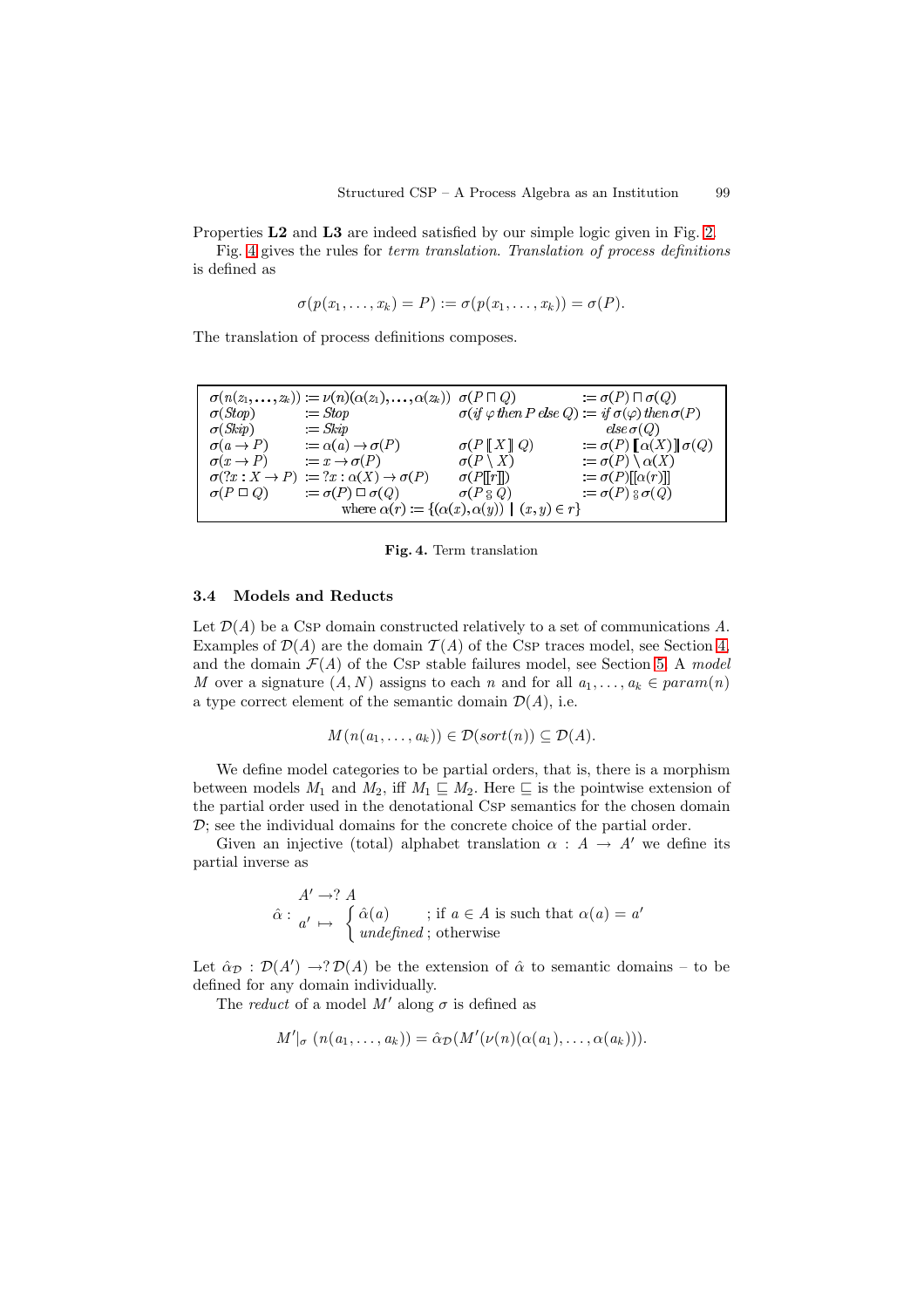As for reducts it is clear that we work with domains, we usually omit the index and write just  $\hat{\alpha}$ . On the level of domains, we define the following **reduct condition** on  $\alpha$  and  $\hat{\alpha}$  :  $\forall X \subseteq A$  :  $\hat{\alpha}(\mathcal{D}(\alpha(X))) \subseteq \mathcal{D}(X)$ .

**Theorem 2 (Reducts are type correct).** Let  $\alpha$  and  $\hat{\alpha}$  fulfil the reduct condition. Then reducts are type correct, i.e.  $M' \mid_{\sigma} (n(a_1,\ldots,a_k)) \in \mathcal{D}(sort(n)).$ 

#### **3.5 Satisfaction**

Given a map *denotation* :  $M \times P \rightarrow \mathcal{D}(A)$ , which – given a model  $M$  – maps a closed process term  $P \in T_{(A,N)}(\emptyset, \emptyset)$  to its denotation in  $\mathcal{D}$ , we define the satisfaction relation of our institution<sup>[6](#page-8-0)</sup>:

$$
M \models p(x_1, \dots, x_k) = P
$$
  
\n
$$
\Leftrightarrow
$$
  
\n
$$
\forall (a_1, \dots, a_k) \in param(p).
$$
  
\n
$$
denotation_M(p(a_1, \dots, a_k)) = denotation_M(P[a_1/x_1, \dots, a_k/x_k])
$$

Remark 3. We can replace the logic  $\mathcal{L}(A, N, Z)$  by any other logic that comes with a satisfaction relation

 $\models \subseteq \text{CSPMOD}_{\mathcal{D}}(A, N) \times \mathcal{L}(A, N, \emptyset)$ 

and satisfies laws **L1** to **L3** above, plus

**L4** The logic fulfils a satisfaction condition, i.e., forall  $\varphi \in \mathcal{L}(A, N, \emptyset)$  holds:

 $M' \mid_{\sigma} \models \varphi[a_1/x_1,\ldots,a_n/x_n] \Leftrightarrow M' \models \sigma(\varphi)[\alpha(a_1)/x_1,\ldots,\alpha(a_n)/x_n]$ 

To be concise with the Csp semantics, which deals with variables using substitution on the syntax level, it is necessary to include here a (possibly empty) substitution, see the reduct property stated in Theorem [4](#page-8-1) below.

The Csp models give interpretations to the process names. The formulae used in practical Csp examples usually only reason about data, not on processes. Thus, in the satisfaction condition above the notion of a model and its reduct will vanish in most logic instances.

<span id="page-8-1"></span>If the chosen Csp model has the reduct property and the extension of  $\alpha$  and  $\hat{\alpha}$  are inverse functions on  $\mathcal{D}(A)$  and  $\mathcal{D}(\alpha(A))$ , the satisfaction condition holds:

**Theorem 4 (Satisfaction condition).** Let  $\sigma = (\alpha, \nu) : (A, N) \rightarrow (A', N')$  be a signature morphism. Let M' be a  $(A', N')$ -model over the domain  $\mathcal{D}(A')$ . Let the following **reduct property** hold:

denotationM- <sup>|</sup><sup>σ</sup>(P[a1/x1,..., an/xn]) = ˆα(denotationM-(σ(P)[α(a1)/x1,...,α(a<sup>n</sup> )/xn]))

for all  $P \in T_{(A,N)}(\{x_1 : X_1, \ldots x_n : X_n\}, \emptyset), a_i \in X_i \subseteq A$  for  $1 \le i \le n, n \ge 0$ . Let  $\alpha$  and  $\hat{\alpha}$  be inverses on  $\mathcal{D}(A)$  and  $\mathcal{D}(\alpha(A))$ . Under these conditions, we have for all process definitions  $p(x_1,...,x_k) = P$  over  $(A, N)$ :

 $M' \mid_{\sigma} \models p(x_1,\ldots,x_k) = P \Leftrightarrow M' \models \sigma(p(x_1,\ldots,x_k) = P).$ 

<span id="page-8-0"></span><sup>&</sup>lt;sup>6</sup> Here and in the following we use ': $\Leftrightarrow$ ' as an abbreviation for 'iff, by definition'.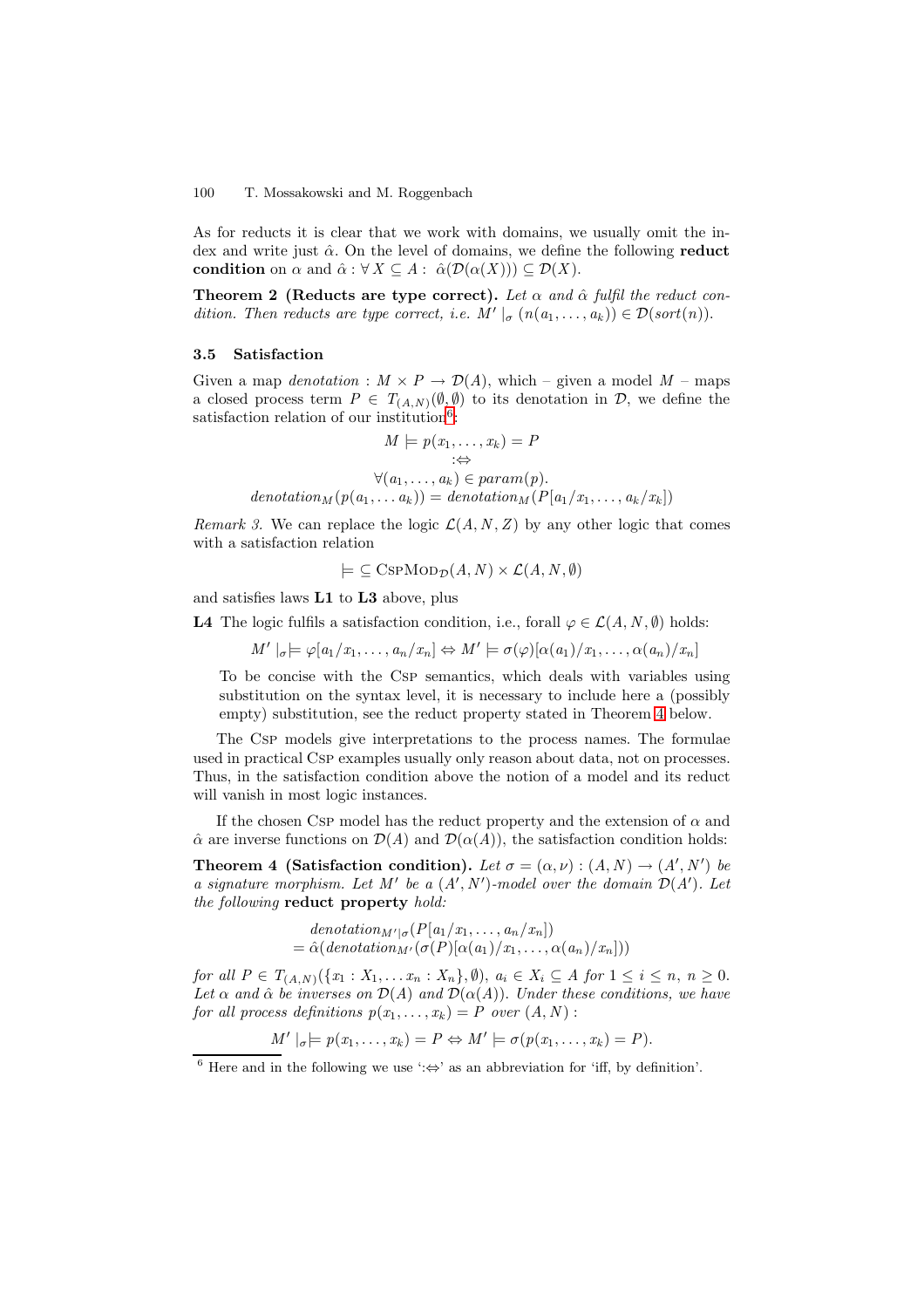# <span id="page-9-0"></span>**4 The CSP Traces Model as an Institution**

Given an alphabet A and an element  $\checkmark \notin A$  (denoting successful termination) we define sets  $A^{\checkmark} := A \cup {\checkmark}$  and  $A^{*\checkmark} := A^* \cup {\check{t} \cap \langle \checkmark \rangle \mid t \in A^*}.$  The domain  $\mathcal{T}(A)$  of the traces model is the set of all subsets T of  $A^{*\checkmark}$  for which the following healthiness condition holds:

**T1** T is non-empty and prefix closed.

The domain  $\mathcal{T}(A)$  gives rise to the notion of trace refinement  $S \sqsubseteq_{\mathcal{T}} T : \Leftrightarrow T \subseteq S$ .  $(\mathcal{T}(A), \sqsubseteq_{\mathcal{T}})$  forms a complete lattice, with  $A^{*\checkmark}$  as its bottom and  $\{\langle\rangle\}$  as its top. Morphisms in the category  $Mod_{\mathcal{T}}(A, N)$  are defined as:

 $M_1 \rightarrow M_2 : \Leftrightarrow$  $\forall n \in N : \forall a_1, \ldots, a_k \in param(n) : M_2(n(a_1, \ldots, a_k)) \sqsubseteq_{\mathcal{T}} M_1(n(a_1, \ldots, a_k))$ 

 $I(n(a_1,\ldots,a_k)) = \{\langle\rangle\},\text{ i.e. the model which maps all instantiated process names}\$ to the denotation of *Stop* is initial in  $Mod_{\mathcal{T}}(A, N)$ ;  $F(n(a_1, ..., a_k)) = A^{*\checkmark}$  is final in  $Mod_{\mathcal{T}}(A, N)$ .

Let  $\sigma = (\alpha, \nu) : (A, N) \to (A', N')$  be a signature morphism. We extend the map  $\alpha$  canonically to three maps  $\alpha^{\checkmark}$ ,  $\alpha^{*\checkmark}$  and  $\alpha^{*\checkmark}_{\mathcal{T}}$  to include the termination symbol, to extend it to strings, and to let it apply to elements of the semantic domain, respectively. In the same way we can extend  $\hat{\alpha}$ , the partial inverse of  $\alpha$ , to three maps  $\hat{\alpha}^{\checkmark}$ ,  $\hat{\alpha}^{*\checkmark}$  and  $\hat{\alpha}^{*\checkmark}_{\mathcal{T}}$ . With these notions, it holds that:

#### **Theorem 5 (Reducts in the traces model are well-behaved).**

1. Let  $T' \in \mathcal{T}(A')$ . Then  $\hat{\alpha}(T') \in \mathcal{T}(A)$ . 2.  $\forall X \subseteq A : \hat{\alpha}(\mathcal{T}(\alpha(X))) \subseteq \mathcal{T}(X)$ .

 $traces_M(n(a_1,..., a_k)) = M(n(a_1,..., a_k))$  $traces_M(skip) = \{\langle \rangle, \langle \checkmark \rangle\}$  $traces_M (Stop) = {\langle} \langle \rangle$  $traces_M (a \rightarrow P) = \{ \langle \rangle \} \cup \{ \langle a \rangle \cap s \mid s \in traces_M (P) \}$  $traces_M(? x : X \to P) = \{\langle\rangle\} \cup \{\langle a \rangle \cap s \mid s \in traces_M(P[a/x]), a \in X\}$  $traces_M(P \sqcup Q) = traces_M(P) \cup traces_M(Q)$  $traces_M(P \sqcap Q) = trace_{M}(P) \cup trace_{M}(Q)$  $traces_M (if \varphi) then P else Q) = if M \models \varphi$  then  $traces_M(P)$  else  $traces_M(Q)$  $traces_M(P \mid X \mid Q) = \bigcup \{ t_1 \mid X \mid t_2 \mid t_1 \in traces_M(P), t_2 \in traces_M(Q) \}$  $traces_M(P \setminus X) = \{t \setminus X \mid t \in traces_M(P)\}\$  $traces_M(P[[r]]) = \{ t \mid \exists t' \in traces_M(P). (t', t) \in r^* \}$  $traces_M(P \overset{\circ}{g} Q) = (traces_M(P) \cap A^*) \cup$  $\{t_1 \cap t_2 \mid t_1 \cap \langle \checkmark \rangle \in \text{traces}_M(P), t_2 \in \text{traces}_M(Q)\}\$ 

<span id="page-9-1"></span>**Fig. 5.** Semantic clauses of the basic processes in the traces model  $T$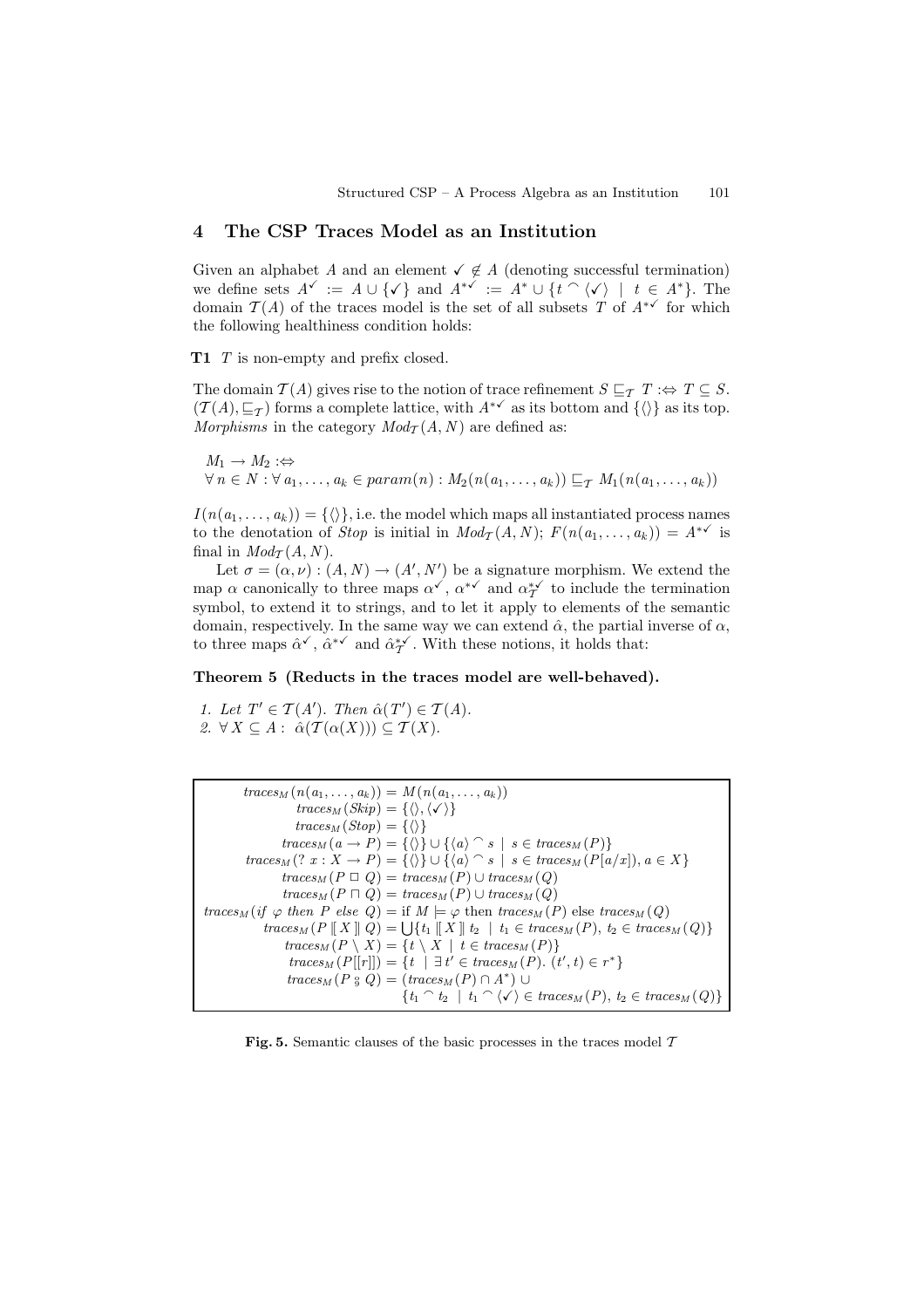Fig. [5](#page-9-1) gives the semantic clauses of the traces model, see [\[18\]](#page-18-1) for the definition of the various operators on traces. Note that thanks to the rules imposed on the use of variables, there is no need to provide a denotation for a process term of the form  $x \to P$ : In the clause for prefix choice  $?x : X \to P$ , which is the only way to introduce a variable x, every free occurrence of x in the process  $P$  is syntactically substituted by a communication.

<span id="page-10-1"></span>**Lemma 6 (Terms, Substitutions and Reducts).** With traces<sub>M</sub> as denotation function, the traces model has the reduct property stated in Theorem [4.](#page-8-1)

As reducts are healthy and the reduct property holds, reducts are well formed. Thanks to Lemma [6](#page-10-1) and Theorem [4,](#page-8-1) the Csp traces model forms an institution.

## <span id="page-10-0"></span>**5 The CSP Stable Failures Model as an Institution**

Given an alphabet A the domain  $\mathcal{F}(A)$  of the stable failures model consists of those pairs

 $(T, F)$ , where  $T \subseteq A^{*\checkmark}$  and  $F \subseteq A^{*\checkmark} \times \mathcal{P}(A^{\checkmark})$ ,

satisfying the following healthiness conditions:

**T1** T is non-empty and prefix closed. **T2**  $(s, X) \in F \Rightarrow s \in T$ . **T3**  $s \cap \checkmark \in T \Rightarrow (s \cap \checkmark, X) \in F$  for all  $X \subseteq A^{\checkmark}$ . **F2**  $(s, X)$  ∈  $F \wedge Y$  ⊆  $X \Rightarrow (s, Y)$  ∈  $F$ . **F3**  $(s, X) \in F \land \forall a \in Y : s \cap \langle a \rangle \notin T \Rightarrow (s, X \cup Y) \in F.$ **F4**  $s \cap \langle \checkmark \rangle \in T \Rightarrow (s, A) \in F$ .

The domain  $\mathcal{F}(A)$  gives rise to the notion of stable failures refinement

$$
(T, F) \sqsubseteq_{\mathcal{F}} (T', F') : \Leftrightarrow T' \subseteq T \wedge F' \subseteq F
$$

 $(\mathcal{F}(A), \sqsubseteq_{\mathcal{F}})$  forms a complete lattice with  $(A^{*\checkmark}, A^{*\checkmark} \times \mathcal{P}(A^{\checkmark}))$  as its bottom and  $({\{\langle}\rangle}, \emptyset)$  as its top. See [\[18\]](#page-18-1) for a complete definition of the stable failures model. Morphisms in the category  $Mod_{\mathcal{F}}(A, N)$  are defined as:

 $M_1 \rightarrow M_2 : \Leftrightarrow$  $\forall n \in N : \forall a_1, \ldots, a_k \in param(n) : M_2(n(a_1, \ldots, a_k) \sqsubset_{\mathcal{F}} M_1(n(a_1, \ldots, a_k))$ 

 $I(n(a_1,..., a_k)) = (\{\langle\rangle\}, \emptyset)$ , i.e. the model which maps all instantiated process names to the denotation of the immediately diverging process, is initial in  $Mod_{\mathcal{T}}(A, N); F(n(a_1, \ldots, a_k)) = (A^{*\checkmark}, A^{*\checkmark} \times \mathcal{P}(A^{\checkmark}))$  is final in  $Mod_{\mathcal{T}}(A, N)$ .

The semantic clauses of the stable failures model are given by a pair of functions:  $fd_M(P)=(traces_M(P), failures_M(P))$  – see [\[18\]](#page-18-1) for the definition.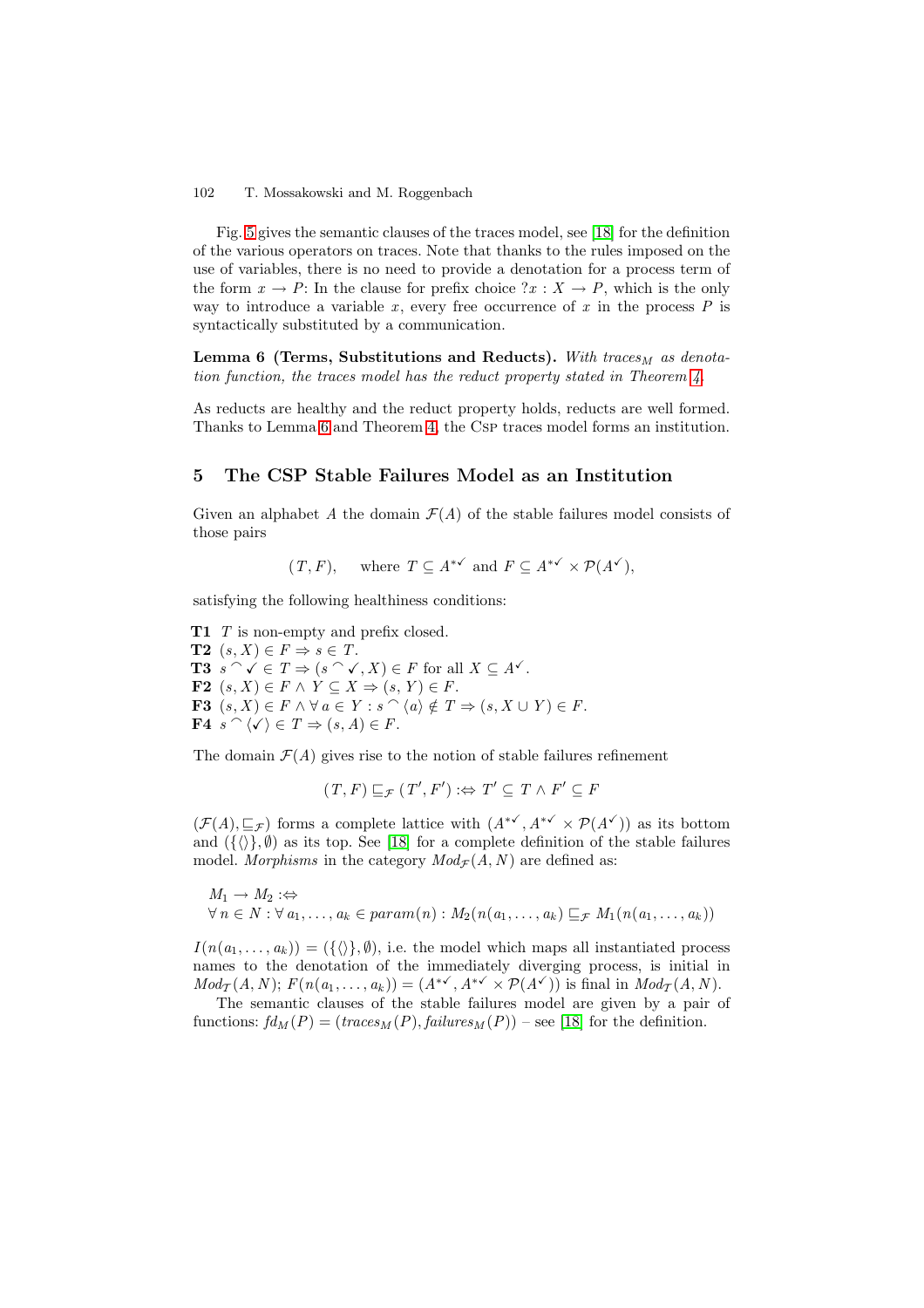Following the same extension pattern for  $\alpha : A \rightarrow A'$  as demonstrated for the traces model, we obtain:

## **Theorem 7 (Reducts in the stable failures model are well-behaved)**

1. Let  $(T', F') \in \mathcal{F}(A')$ . Then  $\hat{\alpha}(T', F') \in \mathcal{F}(A)$ . 2.  $\forall X \subseteq A : \hat{\alpha}(\mathcal{F}(\alpha(X))) \subseteq \mathcal{F}(X)$ .

<span id="page-11-0"></span>**Lemma 8 (Terms, Substitutions and Reducts).** With  $fd_M$  as denotation function, the stable failures model has the reduct property stated in Theorem [4.](#page-8-1)

As reducts are healthy and the reduct property holds, reducts are well formed in the stable failures model. Thanks to Lemma [8](#page-11-0) and Theorem [4,](#page-8-1) the Csp stable failures model forms an institution.

## <span id="page-11-1"></span>**6 Pushouts and Amalgamation**

The existence of pushouts and amalgamation properties shows that an institution has good modularity properties. The amalgamation property (called 'exactness' in [\[9\]](#page-18-8)) is a major technical assumption in the study of specification semantics [\[20\]](#page-18-9) and is important in many respects. To give a few examples: it allows the computation of normal forms for specifications [\[3,](#page-17-3) [5\]](#page-17-4), and it is a prerequisite for good behaviour w.r.t. parametrisation [\[10\]](#page-18-10) and conservative extensions [\[9,](#page-18-8) [17\]](#page-18-11). The proof system for development graphs with hiding [\[15\]](#page-18-12), which allow a management of change for structured specifications, is sound only for institutions with amalgamation. A Z-like state based language has been developed over an arbitrary institution with amalgamation [\[2\]](#page-17-5).

The mildest amalgamation property is that for pushouts. It is also called semi-exactness. An institution is said to be semi-exact, if for any pushout of signatures



any pair  $(M_1, M_2) \in \text{Mod}(\Sigma_1) \times \text{Mod}(\Sigma_2)$  that is *compatible* in the sense that  $M_1$  and  $M_2$  reduce to the same  $\Sigma$ -model can be *amalgamated* to a unique  $\Sigma'$ model M (i.e., there exists a unique  $M \in Mod(\Sigma')$  that reduces to  $M_1$  and  $M_2$ , respectively), and similarly for model morphisms.

**Proposition 9.** CspSig does not have pushouts.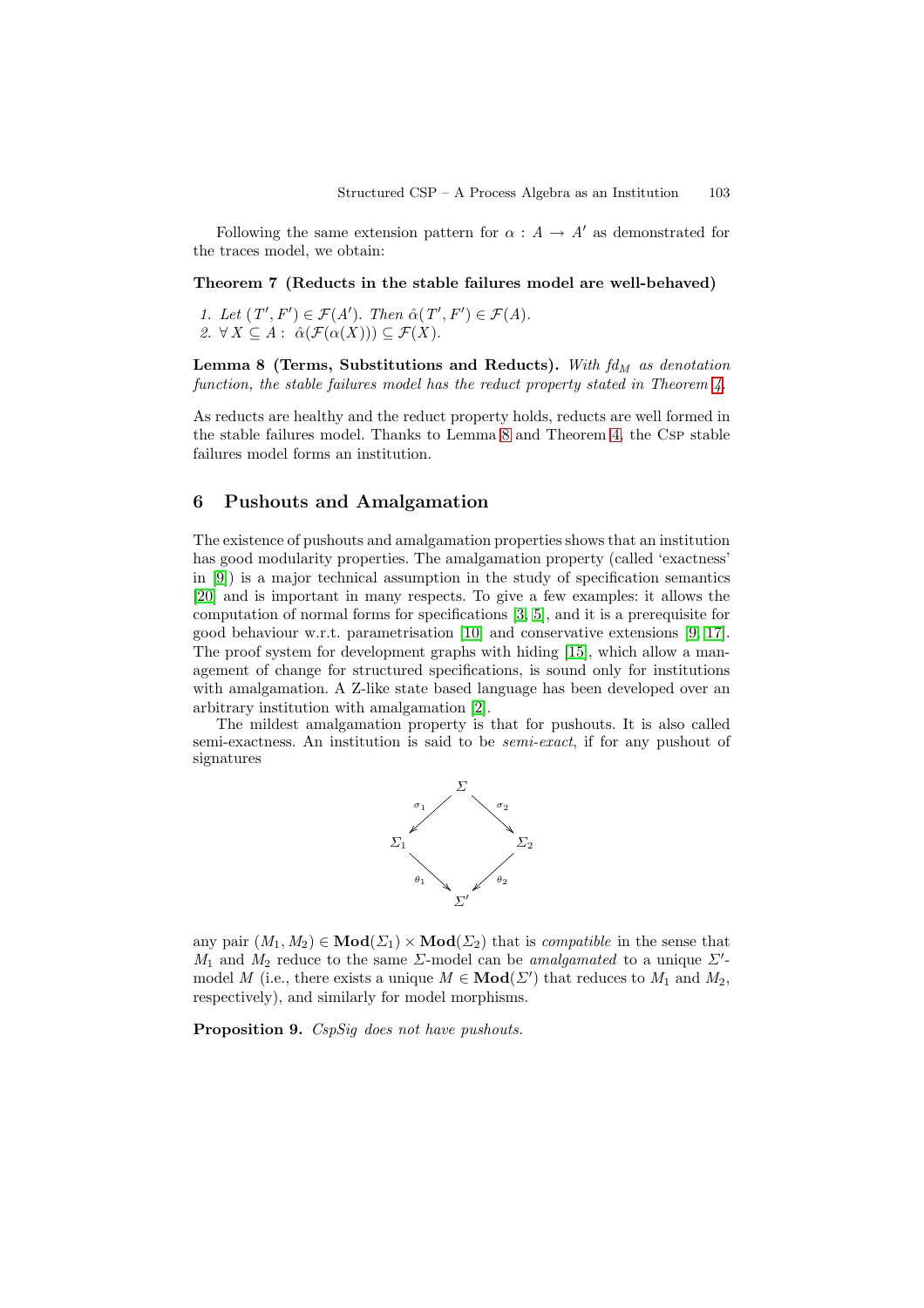Proof. Suppose that there is a pushout



By the pushout property, we have the following mediating morphisms:



Since  $\alpha_1$  and  $\alpha_6$  are injective, A must have cardinality 2, which implies that  $\alpha_1$ and  $\alpha_2$  are bijective. But then,  $\{a, b\} = Im(\alpha_3) = Im(\alpha_5) = Im(\alpha_4) = \{a, c\}$ , a contradiction.

However, this result is not as severe as it might look. Let  $CspSig^{noninj}$  be  $CspSig$ with the restriction dropped that  $\alpha$  must be injective. Then we have:

**Proposition 10.** CspSig<sup>noninj</sup> has pushouts, and any such pushout of a span in CspSig actually is a square in CspSig (although not a pushout in CspSig).

Proof. **Set** has pushouts, and monomorphisms in **Set** are stable under pushouts ([\[1,](#page-17-6) Exercise 11P]). This lifts to the indexed level in  $CspSig^{noninj}$  and  $CspSig$ .  $\Box$ 

Note that the phenomenon that pushouts of  $CspSig$ -spans in  $CspSig^{noninj}$  are squares but not pushouts in  $CspSig$  is due to the fact that mediating morphisms are generally not in CspSig.

<span id="page-12-0"></span>Pushouts in  $CspSig^{noninj}$  give us an amalgamation property:

**Theorem 11.** CspSig<sup>noninj</sup>-pushouts of CspSig-morphisms have the semiexactness property for the traces model and the stable failures model.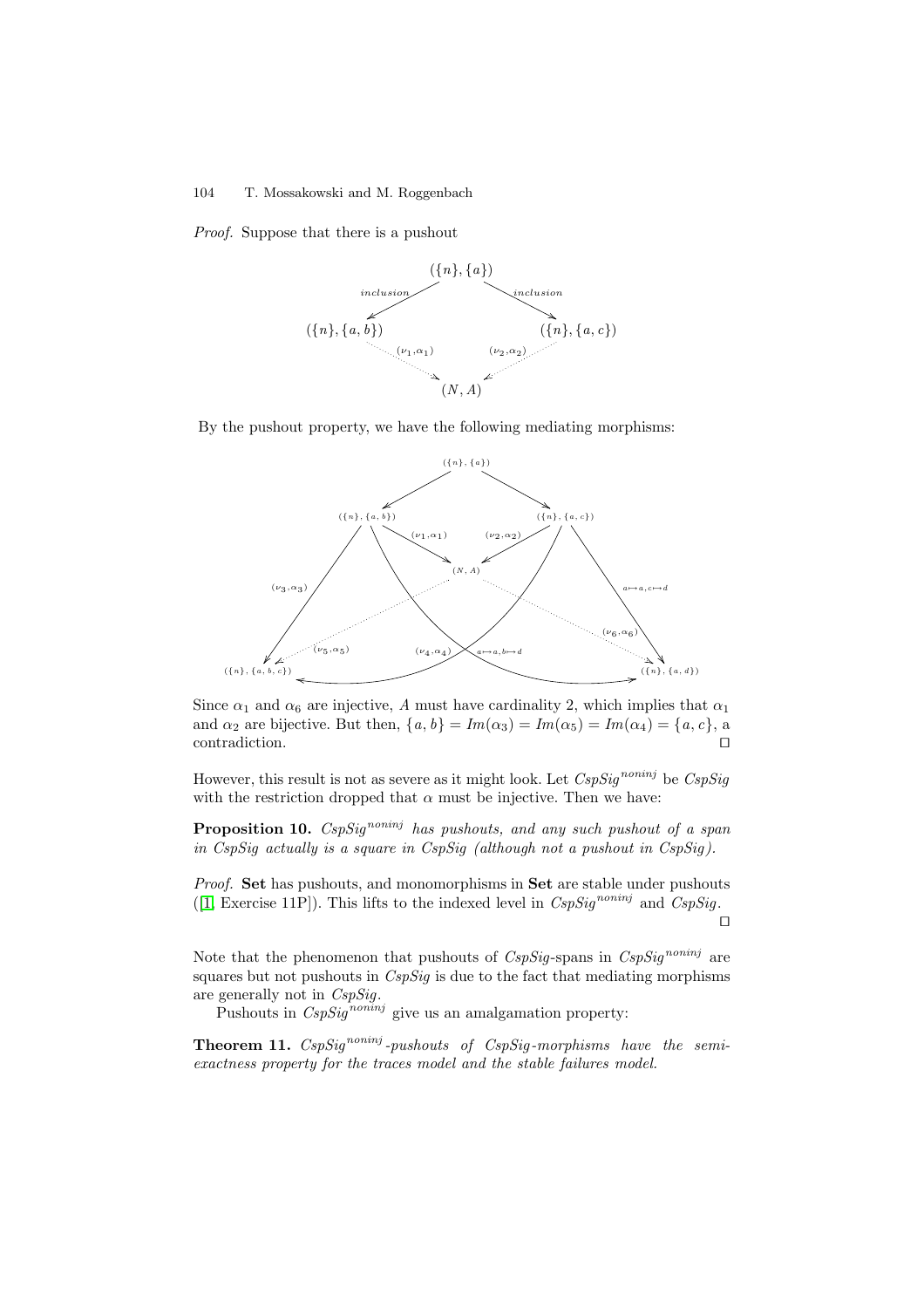Proof. Let



be a  $CspSig^{noninj}$ -pushout of  $CspSig$ -morphisms, and let  $M_i$  be an  $(N_i, A_i)$ model w.r.t. the trace or the stable failure semantics ( $i = 1, 2$ ) such that  $M_1 |_{\sigma_1} =$  $M_2 \mid_{\sigma_2}$ . We construct an  $(N', A')$ -model M' as follows:

 $M'(n) = \begin{cases} \alpha_1(M_1(n_1)), & \text{if } n_1 \text{ is such that } \nu_1(n_1) = n \\ \alpha_2(M_2(n_2)), & \text{if } n_2 \text{ is such that } \nu_2(n_2) = n \end{cases}$ 

This is well-defined because  $M_1 \mid_{\sigma_1} = M_2 \mid_{\sigma_2}$ . It is clear that  $M' \mid_{\theta_i} = M_i$  (i = 1, 2). Due to the non-expansion of types principle for signature morphisms,  $M'$ is unique.

In fact, this result generalizes easily to multiple pushouts. Moreover, the initial (=empty) signature has the terminal model category. Since all colimits can be formed by the initial object and multiple pushouts, this shows that we even have exactness (when colimits are taken in  $CspSig^{noninj}$ ).

# <span id="page-13-0"></span>**7 Structuring and Parametrization for CSP**

Mostly following [\[20\]](#page-18-9), in this section we recall a popular set of institutionindependent structuring operations, which seems to be quite universal and which can also be seen as a kernel language for the Casl structuring constructs [\[8\]](#page-18-5).

**basic specifications** For any signature  $\Sigma \in \mathbb{S}$  **Sign** | and finite set  $\Gamma \subseteq \mathbf{Sen}(\Sigma)$ of *Σ*-sentences, the *basic specification*  $\langle \Sigma, \Gamma \rangle$  is a specification with:

> $Sig(\langle \Sigma,\varGamma \rangle) \quad := \Sigma$  $\textbf{Mod}(\langle \Sigma, \Gamma \rangle) := \{ M \in \textbf{Mod}(\Sigma) \mid M \models \Gamma \}$

*union*: For any signature  $\Sigma \in$  Sign |, given  $\Sigma$ -specifications  $SP_1$  and  $SP_2$ , their union  $SP_1 \cup SP_2$  is a specification with:

> $Sig(SP_1 \cup SP_2)$  :=  $\Sigma$  $\mathbf{Mod}(SP_1 \cup SP_2) := \mathbf{Mod}(SP_1) \cap \mathbf{Mod}(SP_2)$

*translation*: For any signature morphism  $\sigma: \Sigma \to \Sigma'$  and  $\Sigma$ -specification SP,  $SP$  with  $\sigma$  is a specification with:

> $Sig(SP$  with  $\sigma)$  :=  $\Sigma'$  $\mathbf{Mod}(SP \text{ with } \sigma) := \{ M' \in \mathbf{Mod}(\Sigma') \mid M' \mid_{\sigma} \in \mathbf{Mod}(SP) \}$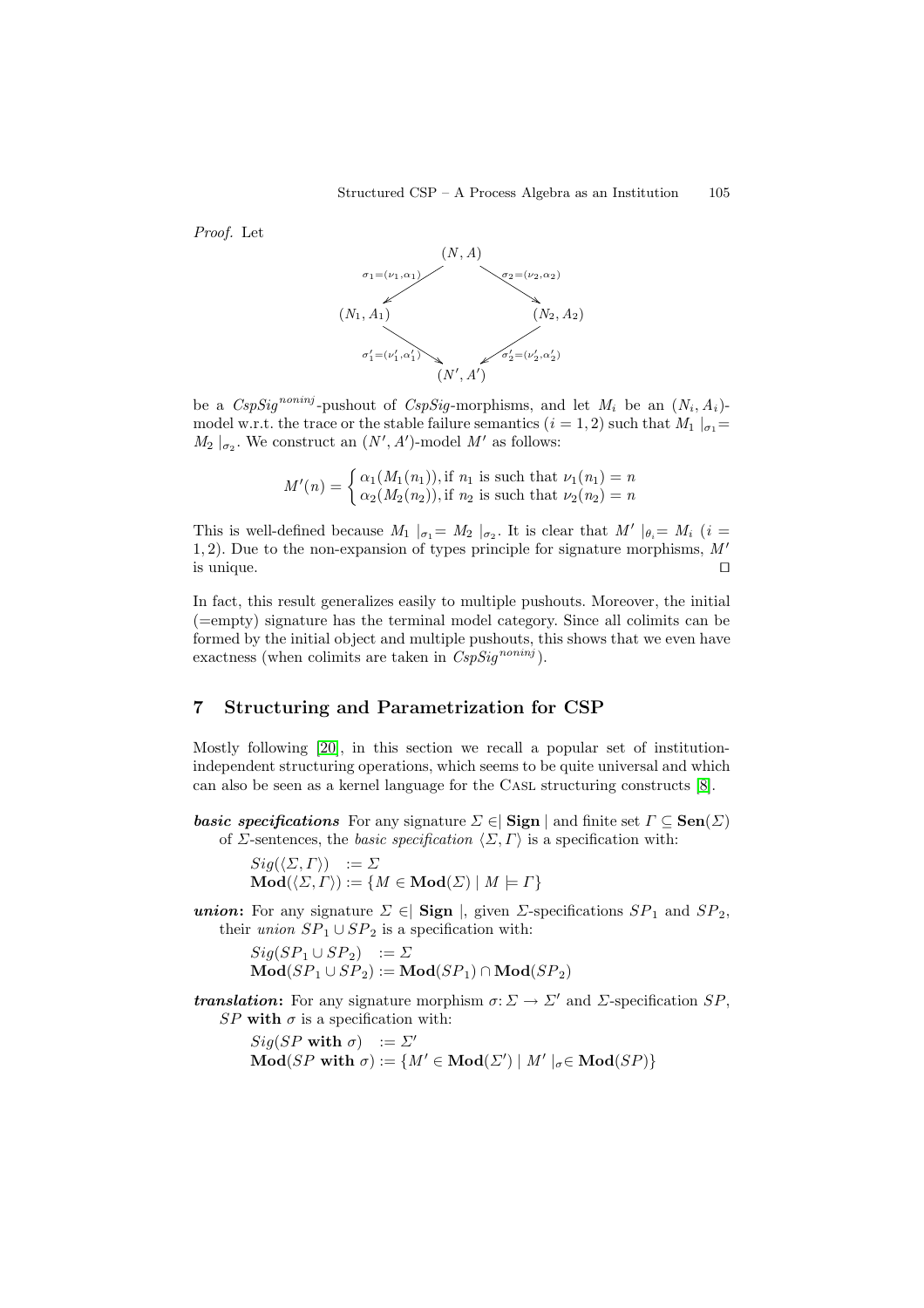*hiding*: For any set SYs of symbols in a signature  $\Sigma'$  generating a subsignature  $\Sigma$  of  $\Sigma'$ , and  $\Sigma'$ -specification  $SP'$ ,  $SP'$  **reveal**  $SYs$  is a specification with:

 $Sia(SP'$  **reveal**  $SYs$  :=  $\Sigma$ 

 $\mathbf{Mod}(SP' \textbf{ reveal } SYs) := \{ M' \mid_{\sigma} \mid M' \in \mathbf{Mod}(SP') \}$ 

where  $\sigma: \Sigma \to \Sigma'$  is the inclusion signature morphism.

- *free specification*: For any signature morphism  $\sigma \colon \Sigma \to \Sigma'$  and  $\Sigma'$ -specification  $SP'$ , free  $SP'$  along  $\sigma$  is a specification with:
	- $\overline{Sig}$ **(free**  $SP'$  **along**  $\sigma$ ) =  $\overline{\Sigma}$ <sup>7</sup>

 $\mathbf{Mod}(\mathbf{free}\;SP' \;\mathbf{along}\; \sigma) = \{M' \in \mathbf{Mod}(SP')\mid \sigma\}$ 

 $M'$  is strongly persistently  $(\textbf{Mod}(\sigma): \textbf{Mod}(SP') \longrightarrow \textbf{Mod}(\Sigma))$ -free } Given categories **A** and **B** and a functor  $G: \mathbf{B} \longrightarrow \mathbf{A}$ , an object  $B \in \mathbf{B}$ is called G-free (with unit  $\eta_A: A \longrightarrow G(B)$ ) over  $A \in \mathbf{A}$ , if for any object  $B' \in \mathbf{B}$  and any morphism  $h: A \longrightarrow G(B')$ , there is a unique morphism  $h^{\#}: B \longrightarrow B'$  such that  $G(h^{\#}) \circ \eta_A = h$ . An object  $B \in \mathbf{B}$  is called *strongly* persistently G-free if it is G-free with unit id over  $G(B)$  (id denotes the identity).

*parametrisation*: For any (formal parameter) specification SP, (body) specification  $SP'$  with signature inclusion  $\sigma: Sig(SP) \longrightarrow Sig(SP')$  and specification name SN , the declaration

$$
SN[SP] = SP'
$$

names the specification  $SP'$  with the name SN, using formal parameter SP. The formal parameter  $SP$  can also be omitted; in this case, we just have named a specification for future reference.

*instantiation*: Given a named specification  $SN[SP] = SP'$  with signature inclusion  $\sigma: Sig(SP) \longrightarrow Sig(SP')$  and an (actual parameter) specification SPA and a fitting morphism  $\theta: Sig(SP) \longrightarrow Sig(SPA)$ , SN [SPA **fit**  $\theta$ ] is a specification with

 $Sig(SN|SPA$  **fit**  $\theta$ ) :=  $\Sigma$  $\textbf{Mod}(SN|SPA \text{ fit } \theta) :=$ 

 $\{M \in \mathbf{Mod}(\Sigma) \mid M \mid_{\sigma'} \in \mathbf{Mod}(SP'), M \mid_{\theta'} \in \mathbf{Mod}(SPA) \}$ where

> $Sig(SP)$ σ  $\swarrow$  θ  $Sig(SP')$  $\sigma'$  $\overline{Sig(SPA)}$  $\theta'$ Σ

is a pushout (note that for Csp, we take the pushout in  $CspSig^{noninj}$ , as discussed in Sect. [6\)](#page-11-1).

In CASL, we can also *extend* specifications with new declarations and axioms. This is written  $SP$  **then**  $SP'$ , where  $SP'$  is a specification fragment. Since we do not want to deal with specification fragments formally here, we just note that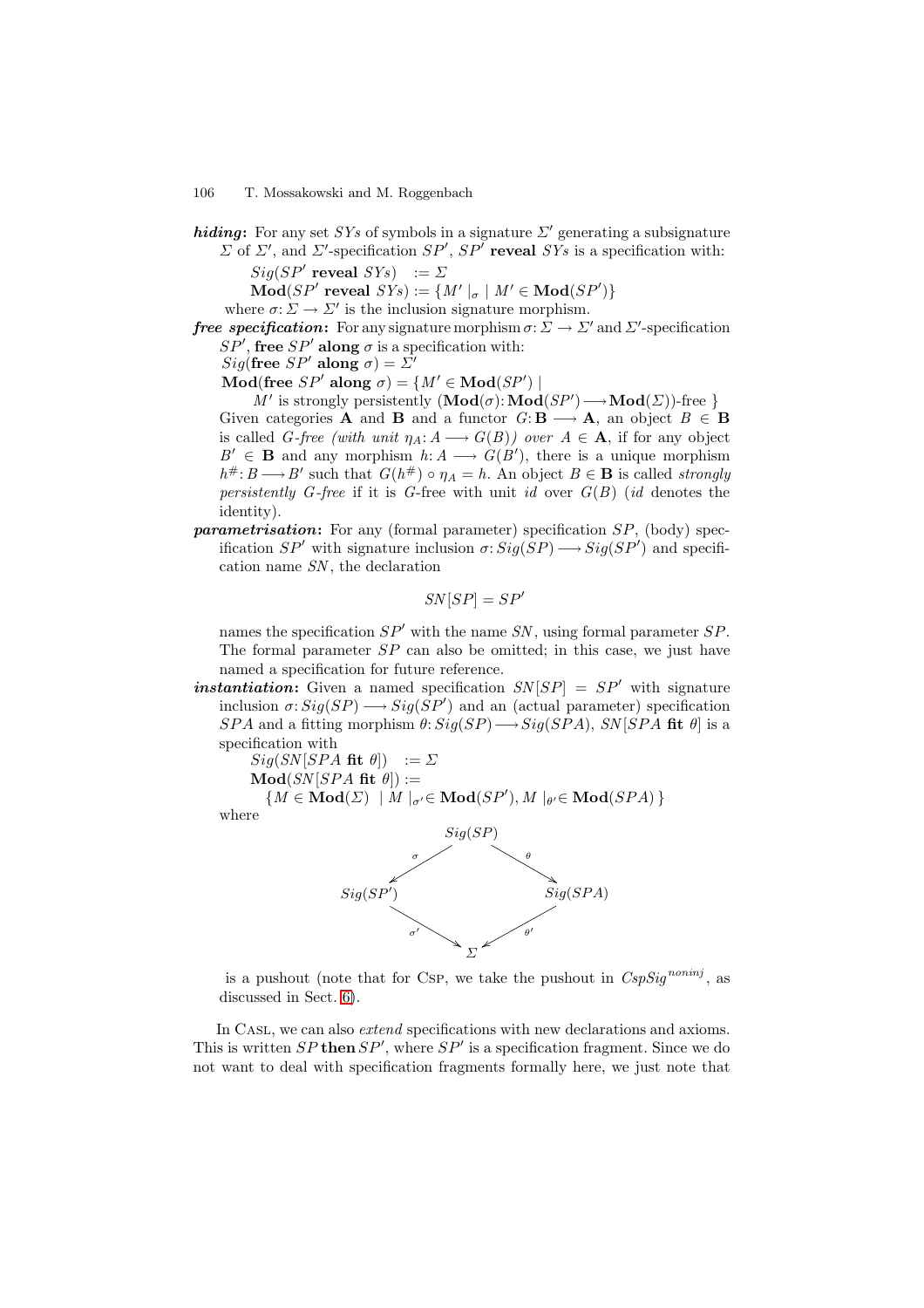```
spec NoLoss =
       OneCoin = coin \rightarrow SkipAtLeastOneCoin = OneCoin \sqcap coin \rightarrow AtLeastOneCoinNoLoss = AtLeastOneCoin; item \rightarrow NoLossend
spec MachineForTeaAndCoffee
  [ {NoLoss then NoLoss \subseteq VM \setminus \{button\}} reveal VM ]
=
   TeaAndCoffee = VM[[\{(item, coffee), (button, c-button)\}]]\Box VM[[{(item, tea), (button, t-button)}]]
end
spec UnfairMachine =
   \text{UnfairMachine} = \text{button} \rightarrow \text{coin} \rightarrow \text{coin} \rightarrow \text{item} \rightarrow \text{UnfairMachine}end
spec UnfairMachineForTeaAndCoffee =
```
 $\{$  MachineForTeaAndCoffee [ UnfairMachine **fit**  $UnfairMachine \rightarrow VM$  ] *}* **reveal** TeaAndCoffee

**end**

#### <span id="page-15-0"></span>**Fig. 6.** Process Instantiation

the semantics of extension is similar to that of union, and refer to [\[8\]](#page-18-5) for full formal details.

In standard Csp, the cpo approach defines the meaning of a system of recursive process equations to be its smallest fixed-point, if such a smallest fixed-point exists. To determine this fixed point, Tarski's fixed-point theorem is applied to the function underlying the system of equations. Take for example, the system  $P = P$ ,  $Q = a \rightarrow Q$ . Over the alphabet  $A = \{a\}$  it has  $traces(P) = {\{\rangle\}}, traces(Q) = a^*$  as its smallest solution. However, there are other fixed-points, as the equation  $P = P$  holds for every process, i.e.  $traces(P) = {\langle \langle \rangle, \langle a \rangle\}, trace(P) = {\langle \langle \rangle, \langle a \rangle}, \langle aa \rangle}, etc. also yield fixed-points.$ As structured Csp works with loose semantics,

**spec** LOOSE =  $\bullet$   $P = P \bullet Q = a \rightarrow Q$  **end** 

has the set of all fixed-points as its semantics. Choosing initial semantics by adding the keyword **free**, however, i.e.

**spec** INITIAL = **free**  $\{ \cdot \}$  **•**  $P = P \cdot Q = a \rightarrow Q$  } **end** 

has the smallest fixed point as its semantics thanks to our choice of morphisms in the model categories.

In order to illustrate the practical use of structured Csp specifications, we consider the classical example of process algebra: the development of a vending machine for tea and coffee, following [\[13\]](#page-18-0), see Fig. [6.](#page-15-0) For simplicity, we omit explicit signature declarations and derive the alphabet and the process names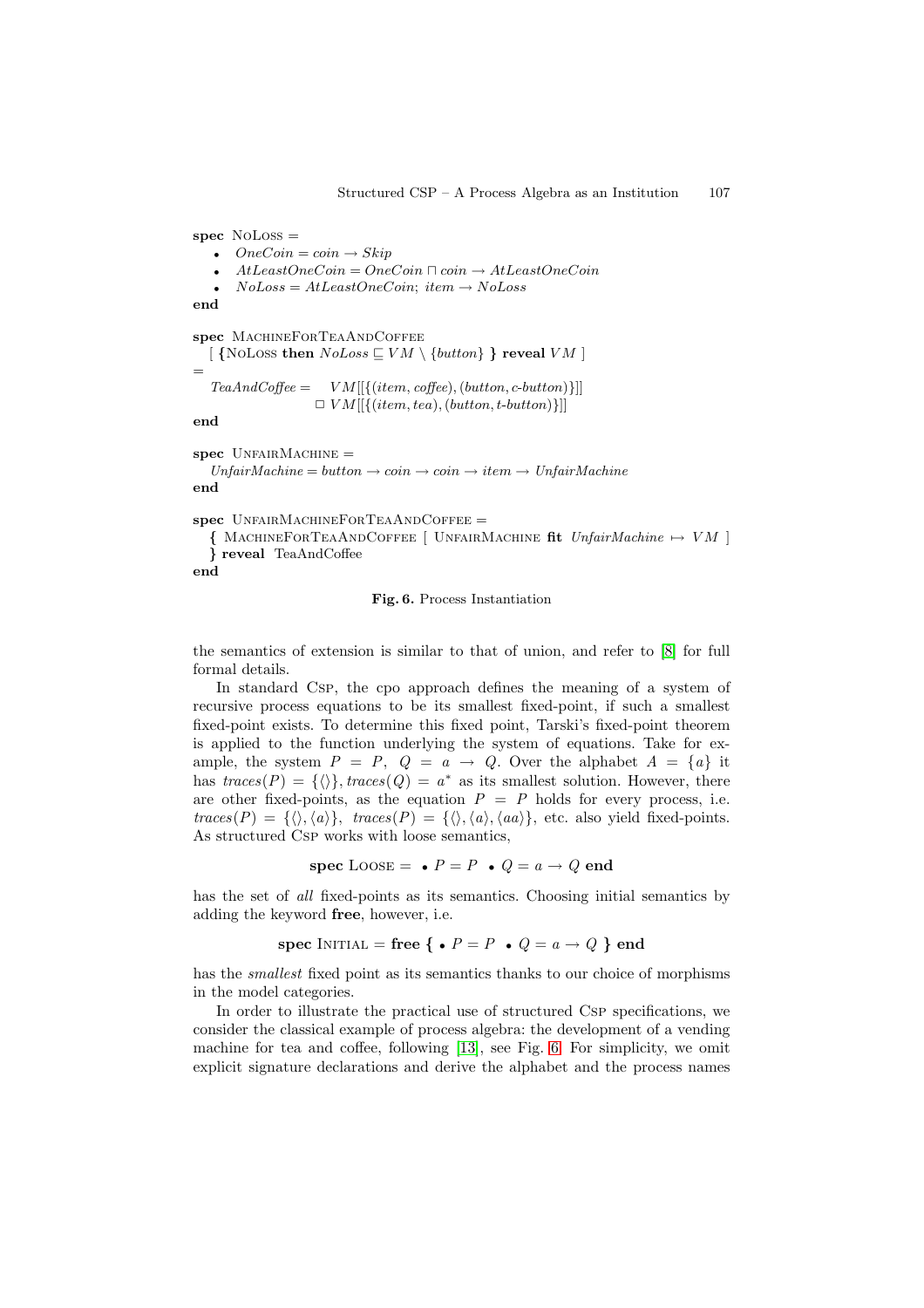from the symbols used. The owner of a vending machine will insist the machine never to make a loss. The process  $N_0Loss$  with  $sort(N_0Loss) = \{coin, item\}$  in the specification NoLoss has the property that at any time the number of coins inserted to the machine is bigger than the number of items delivered. The specification MachineForTeaAndCoffee describes how to turn the specification of a non-dedicated vending machine VM into the specification of a machine for selling tea and coffee. Here, we assume  $sort(VM) = \{coin, item, button\}$ . VM is loosely specified by the condition  $NoLoss \subseteq VM \setminus \{button\}$ , i.e.  $VM \setminus \{button\}$ does not make any loss. The specification MACHINEFORTEAANDCOFFEE takes the machine VM as its parameter and defines the machine TeaAndCoffee by renaming the *item* to be delivered into tea and coffee, resp., and the *button* into c-button and t-button, resp. However, only those vending machines VM are accepted as an actual parameter that fulfil the condition specified by NoLoss: This is expressed via the refinement condition  $N_0Loss \subseteq VM \setminus \{button\}$  in the parameter<sup>[7](#page-16-0)</sup>. The UnfairMachine, which lets the customer pay twice for one item, fulfils this requirement in the traces model as well as in the stable failures model. Therefore, it is a legal parameter. Instantiating MACHINEFORTEAAND-COFFEE with the process  $\text{UnfairMachine yields a process } \text{CoffeeAndTea}$ , where the customer has to pay twice for tea and coffee.

The semantics of the specifications above behaves as expected. For example, for the basic specification NoLoss, we get:

- $Sig(NoLoss) = (A, (\bar{N}, sort, param))$  with
- $A = \{coin, item\}$
- $-\bar{N} = \{OneCoin, AtLeastOneCoin, NoLoss\}$
- $sort(OneCoin) = {coin}, sort(AtLeastOneCoin) = {coin},$  $sort(NoLoss) = A.$
- $–param(n) = \langle \rangle.$
- **Mod**(NoLoss) consists of one model M with

 $M(NoLoss) = \{ s \mid s \text{ is prefix of } t \in (coin^+ item)^* \}$ 

It is quite typical that Csp specifications have exactly one model; indeed, in this respect, Csp resembles more a programming language than a specification language. However, using refinement, we can also write useful loose specifications. Consider  $SP = \{ \text{NoLoss then } \text{NoLoss} \sqsubset \text{VM} \setminus \{ \text{button} \} \}$  reveal VM. This has the following semantics:

- $Sig(SP) = (A, (\bar{N}, sort, param))$  with
- $A = \{coin, item, button\}$
- $\bar{N} = \{VM\}$
- $sort(VM) = {coin, item, button}.$
- $–param(n) = \langle \rangle$ .
- $-$  **Mod**( $\hat{SP}$ ) consists of models M that provide a trace set  $M(VM)$  with the following property: if the action *button* is removed from  $M(VM)$ , the resulting trace set is contained in  $M(NoLoss)$  above.

<span id="page-16-0"></span><sup>&</sup>lt;sup>7</sup> Note that Csp refinement  $P \sqsubseteq Q$  is equivalent to  $P = P \sqcap Q$ .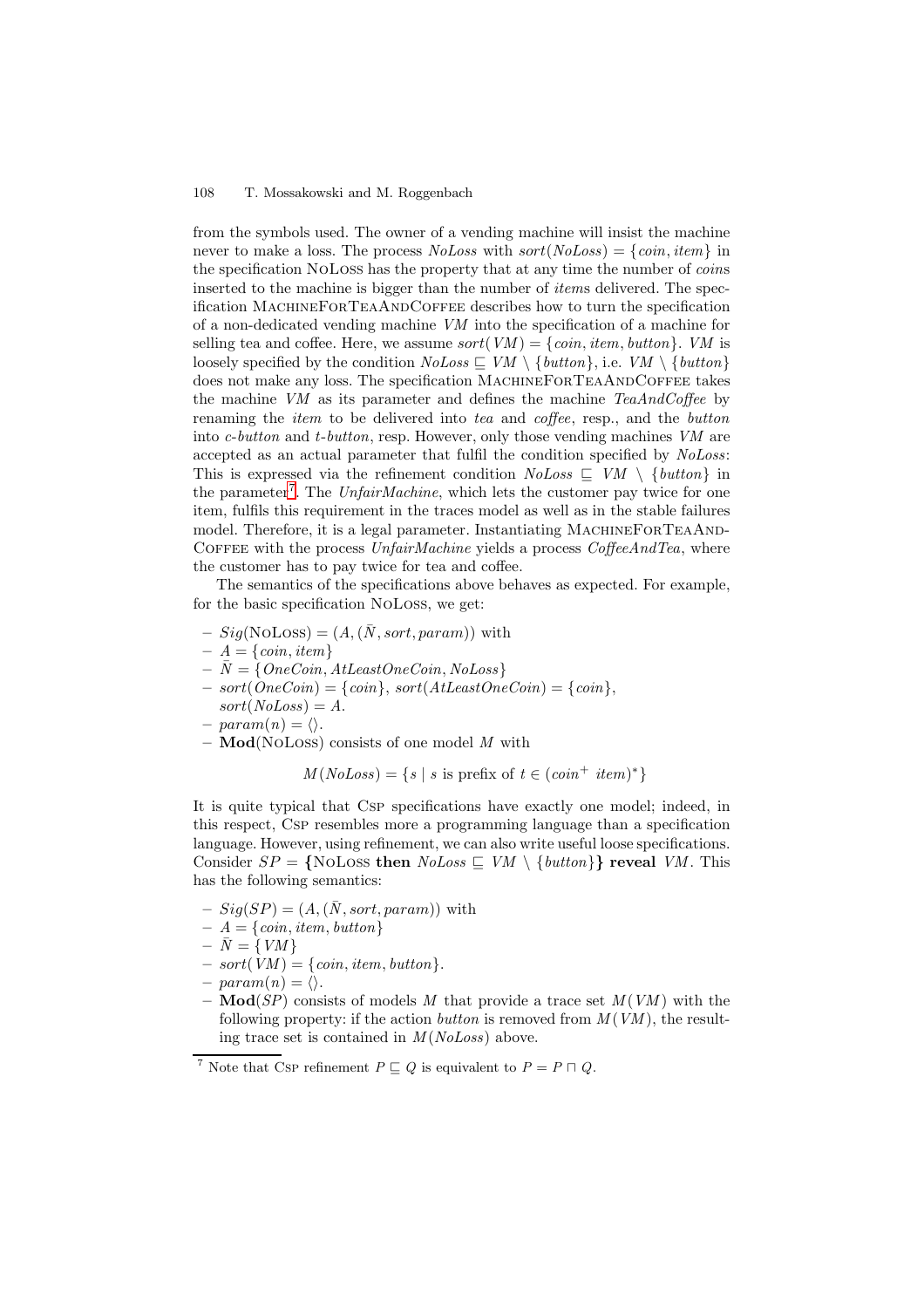That is, SP can be see as a requirement specification on a vending machine, allowing several actual vending machine implementations.  $SP$  is the formal parameter of a parametrised specification that can be instantiated with different vending machines. Moreover, due to the amalgamation property of Theorem [11,](#page-12-0) we can ensure that each vending machine model can be extended to a model of the appropriately instantiated specification MachineForTeaAndCoffee.

# <span id="page-17-2"></span>**8 Conclusion and Future Work**

Our institutions for Csp use injective signature morphisms, due to the fact that the alphabet plays a double role, in the process syntax and the semantic domains, and both aspects are mapped covariantly  $-$  a contravariant mapping would destroy important laws for of CsP processes.

Languages like Unity and CommUnity [\[11\]](#page-18-13) split the alphabet of communications into 'data' – to be translated covariantly – and 'actions' – to be translated contravariantly. The advantage of this approach is that the contravariant translation makes it possible to 'split' actions. We avoid such a partition of the alphabets of communications as Csp with its relational renaming already offers a means of 'splitting' an action on the term level. A rich set of algebraic laws allows to relates the new process with the old one.

We have demonstrated that with our Csp institutions, structured specifications have a semantics that fits with what one would expect in the Csp world. In particular, we can use loose semantics and parameterisation in combination with Csp refinement in a very useful way, going beyond what has been developed in the Csp community so far. Future work will extend the institutions presented here with an algebraic data type part, aiming at an institution for the language Csp-Casl [\[16\]](#page-18-14). For this, it is probably useful to distinguish between a syntactic and a semantic alphabet, at the price of complicating algebraic laws like the  $\langle \Box$ **-step** law by using equality on the semantic alphabet in a subtle way, but with the advantage of allowing for non-injective alphabet translations.

Acknowledgment. The authors would like to thank José Fiadeiro, Yoshinao Isobe, Grigore Rosu, Erwin R. Catesbeiana, Andrzej Tarlecki, and Lutz Schröder for helpful discussions on what the right CsP institution might be.

# <span id="page-17-6"></span><span id="page-17-1"></span>**References**

- 1. J. Adámek, H. Herrlich, and G. Strecker. Abstract and Concrete Categories. Wiley, New York, 1990.
- <span id="page-17-5"></span>2. H. Baumeister. Relations between Abstract Datatypes modeled as Abstract Datatypes. PhD thesis, Universität des Saarlandes, 1998.
- <span id="page-17-3"></span>3. J. Bergstra, J. Heering, and P. Klint. Module algebra. Journal of the ACM, 37:335–372, 1990.
- <span id="page-17-0"></span>4. M. Bidoit and P. D. Mosses. Casl User Manual. LNCS 2900. Springer, 2004.
- <span id="page-17-4"></span>5. T. Borzyszkowski. Logical systems for structured specifications. Theoretical Computer Science, 286:197–245, 2002.